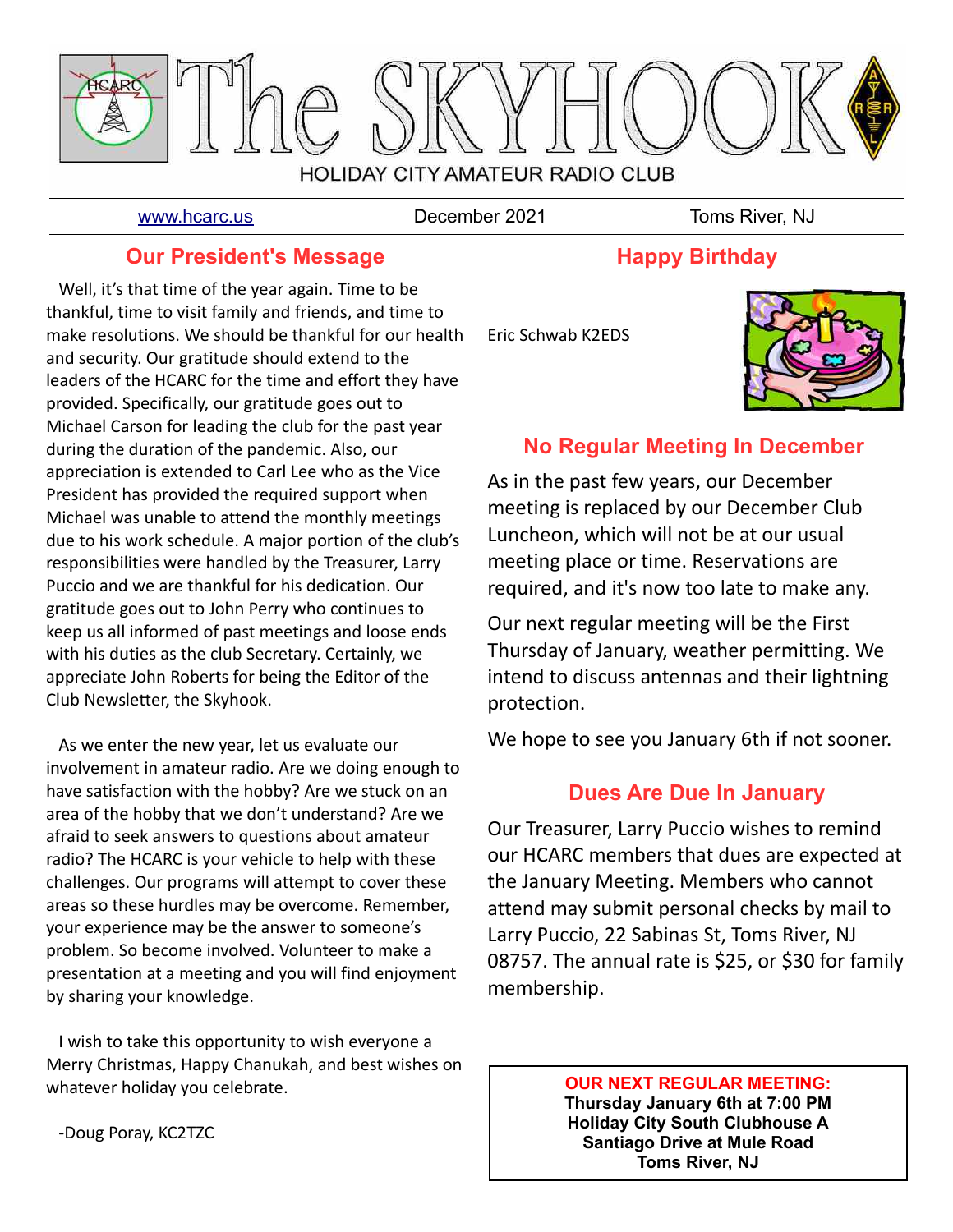December 2021

The next meeting of Ocean County ARES will be a virtual Zoom meeting on Wednesday, December 15th at 7:00 PM. It will be hosted by Ocean County ARES EC, WX2NJ. The invite will be sent out a day or two before the 15th with instructions on how to attend.

**Ocean County ARES® News**

On November 8th, Ocean County experienced an Internet outage on the Comcast network (Xfinity). The outage lasted for several hours. In some areas it was out completely and in others it was sporadic. The actual cause has not yet been reveled by Comcast and most likely never will (In my opinion).

The outage was actually two events with the first starting on the west coast the night of November 7th and the second on the morning of the 8th on the east coast. Experts have theorized that the outage was not due to an "attack of service" by virtue of the way the event occurred.

I would like to concentrate on how the outage affected amateur radio communications and not on how and why it happened.

One of the most obvious effects, if you were out and about, was that any establishment that involved payment by credit cards, was in disarray. This included gas stations, food markets, convenience stores, etc. Offices that depended on computers for appointments were thrown into a black hole.

If you were home and tried to send or receive email, you were out of luck. As far as amateur Radio was concerned, only services with Internet ties were disrupted. I remember multiple Open Spot connection announcements on the SNJ SCERN as services came and went. Finally, if you were trying to use Winlink mail, you had little or no connection to Telnet.

Ocean County ARES was largely unaffected by the outage and still would be if we were activated in an emergency situation. Let me explain.

1. The SNJ SCERN system would not be operational. Ocean County ARES rarely uses this system for

communications. The SCERN has not been included in the last two Simulated Emergency Test for SNJ.

2. Winlink mail would not be sent to servers for distribution. Winlink mail sent via Telnet would fail and not be sent. Any Winlink mail sent to RMS Gateways would not be forwarded to Winlink servers, HOWEVER In the case of Ocean County, RMS Gateway WX2NJ-10 would immediately default to a "post office" type mode with the loss of Internet.

Any Winlink message arriving at the RMS Gateway would be held on the WX2NJ-10 server and would be forwarded to the Winlink system automatically when the Internet connection is restored, ORA Winlink message could be downloaded from the WX2NJ-10 server to the station it was addressed to without involving the Internet.

If Ocean County ARES were activated in an emergency situation, stations with pending messages could be notified via voice repeater that they have Winlink mail waiting on the server. Those stations could then connect to WX2NJ-10 using VARA FM on 145.010 MHz using Winlink Express and retrieve their message(s). Those stations out of range of WX2NJ-10 can use the WA2RES-15 VARA FM Digipeater, which covers all of Ocean County.

What is the hitch? The station must be using a registered copy of VARA FM to access the digipeater and needs to be set up to perform the task. We have had reduced price offers on group buys of VARA to lessen the cost impact. Weekly digital training nets and Winlink Wednesday exercises have sharpened operators skills in performing such a task.

I urge all Ocean County operators to get involved with Winlink Express and VARA. The system is here to stay and is being used by ARES groups around the country. It is quicker and more accurate than Radiograms sent via voice and does not tie up repeaters using FLDIGI and FLMSG.

73 de WX2NJ Bob Murdock,

Ocean County Amateur Radio Emergency Srvice EC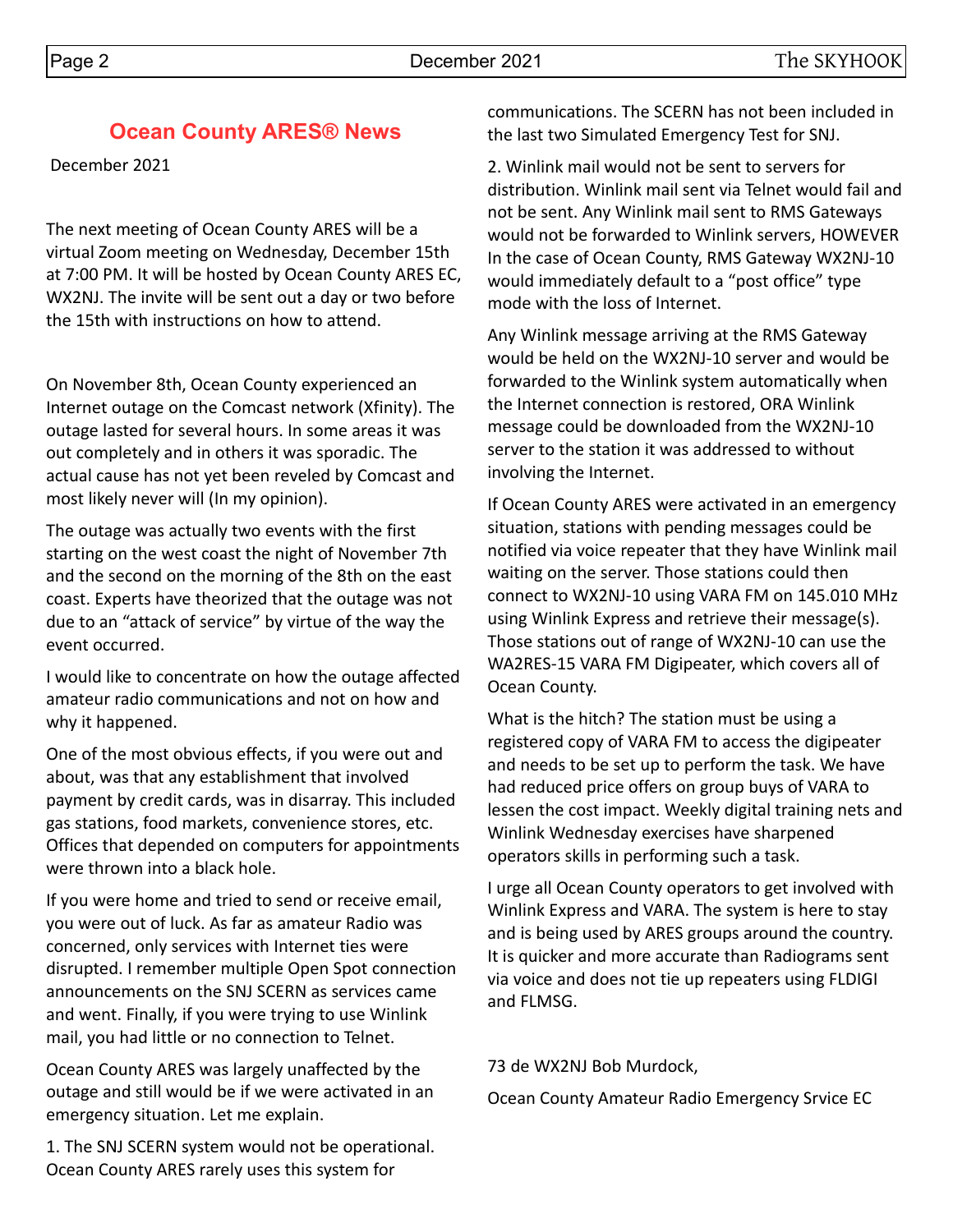# **EZNEC® Antenna Design Software**

Roy W. Lewallen, the creater of EZNEC® antenna design software, is retiring, and releasing the professional version of EZNEC®. Those of us who have enjoyed using the limited free sample version will appreciate being able to use the full version when it becomes available free to download from the Internet early in January.

# **A Plan Goes Awry**

### by John Perry KD2NDY

Back in 1977 my brother and I purchased some acreage on which to grow Christmas Trees. On larger acreage it is customary to plant seedlings by the thousands. With this volume of planting, a few of the seedlings may not exhibit a normal growth pattern. When this occurs, it may be prudent to transplant these young trees to an area where they can be observed. This was the case when my brother and I noticed two Colorado blue spruce that exhibited an odd growth and were then moved to another location. Planted about thirty feet apart they were left to grow. The problem was, that over time, the trees developed a normal growth pattern and not one that was worth holding for landscape stock. Well, they were planted in an area that enhanced the location so they remained there for about thirty years. Well, one of the spruce, upwind from the second tree developed a needle cast, which, over four years killed the tree. Now the tree planted downwind from the diseased tree did not develop any symptoms and the upwind tree had lost all of its needles.

Each spring there are very rainy and windy days, well, a day like this occurred three years ago at the farm. The rain saturated the ground, the gale wind blew through the dead tree and toppled over the disease free tree. Irony right? Well the dead tree was left standing for three years in order for it to gradually to dry out. The plan was to have the tree topped and carved into a Santa Claus. (You know, lemonade from lemons.) A chain saw carver was hired to do the job and the finished product is now being entered into the New Jersey Farmer Photo Contest .



--John Perry

| <b>Holiday City Amateur Radio Club</b> |                      |       |                                |                       |  |  |  |  |  |  |
|----------------------------------------|----------------------|-------|--------------------------------|-----------------------|--|--|--|--|--|--|
| <b>Toms River, New Jersey</b>          |                      |       |                                |                       |  |  |  |  |  |  |
| Web Site www.hcarc.us                  |                      |       |                                |                       |  |  |  |  |  |  |
| President                              | Doug Poray           |       | <b>KC2TZC</b>                  | 732-928-2316          |  |  |  |  |  |  |
| <b>Vice Pres.</b>                      | <b>Steve Jackson</b> |       | N <sub>2</sub> WLH             | 732-255-7916          |  |  |  |  |  |  |
| Secretary                              | John Perry           |       | KD2NDY                         | 732-349-2705          |  |  |  |  |  |  |
| <b>Treasurer</b>                       | <b>Larry Puccio</b>  |       | K <sub>2</sub> Q <sub>DY</sub> | 732-349-2950          |  |  |  |  |  |  |
| <b>Executive Board (open)</b>          |                      |       |                                |                       |  |  |  |  |  |  |
| <b>Executive Board John Roberts</b>    |                      |       | KQ4WR                          | 732-350-1162          |  |  |  |  |  |  |
| <b>W2HC Trustee</b>                    | <b>Larry Puccio</b>  |       | K2QDY                          | 732-349-2950          |  |  |  |  |  |  |
|                                        |                      |       | <b>CLUB COMMITTEES</b>         |                       |  |  |  |  |  |  |
| Webmaster:                             | Steve                |       |                                | N2WLH N2WLH@yahoo.com |  |  |  |  |  |  |
| <u> Program Coord:</u>                 | (open)               |       |                                |                       |  |  |  |  |  |  |
| <b>Field Day:</b>                      | Larry                | K2QDY | 732-349-2950                   |                       |  |  |  |  |  |  |
| <b>VE</b> Sessions:                    | Larry                | K2QDY | 732-349-2950                   |                       |  |  |  |  |  |  |
| Membership:                            | Doug                 |       | KC2TZC 732-928-2316            |                       |  |  |  |  |  |  |
|                                        |                      |       |                                |                       |  |  |  |  |  |  |

Membership is open to all interested persons. Ham license is not required. Dues are \$25.00 per year, payable Jan 1st. Members joining during the year will have the dues prorated. Family membership \$30.00 per family.

Meetings are normally held on the first Thursday of every month except December,,at 7:00 pm.

Location: Meeting Room #1 in Holiday City South Clubhouse Directions: From either Route 37 W or Davenport Road, take Mule Road to Santiago Drive. Turn into the parking lot from Santiago Drive and park near the pool. Enter the building that's nearest the street intersection.

---------------------------------------------------------- The SKYHOOK is published monthly as the HCARC's official newsletter.

Editor and Publisher:

John Roberts [KQ4WR](mailto:kq4wr@arrl.net) 7 Lincoln Ct. Whiting, NJ 08759-1505 e-mail [KQ4WR@arrl.net](mailto:KQ4WR@arrl.net) 732 350-1162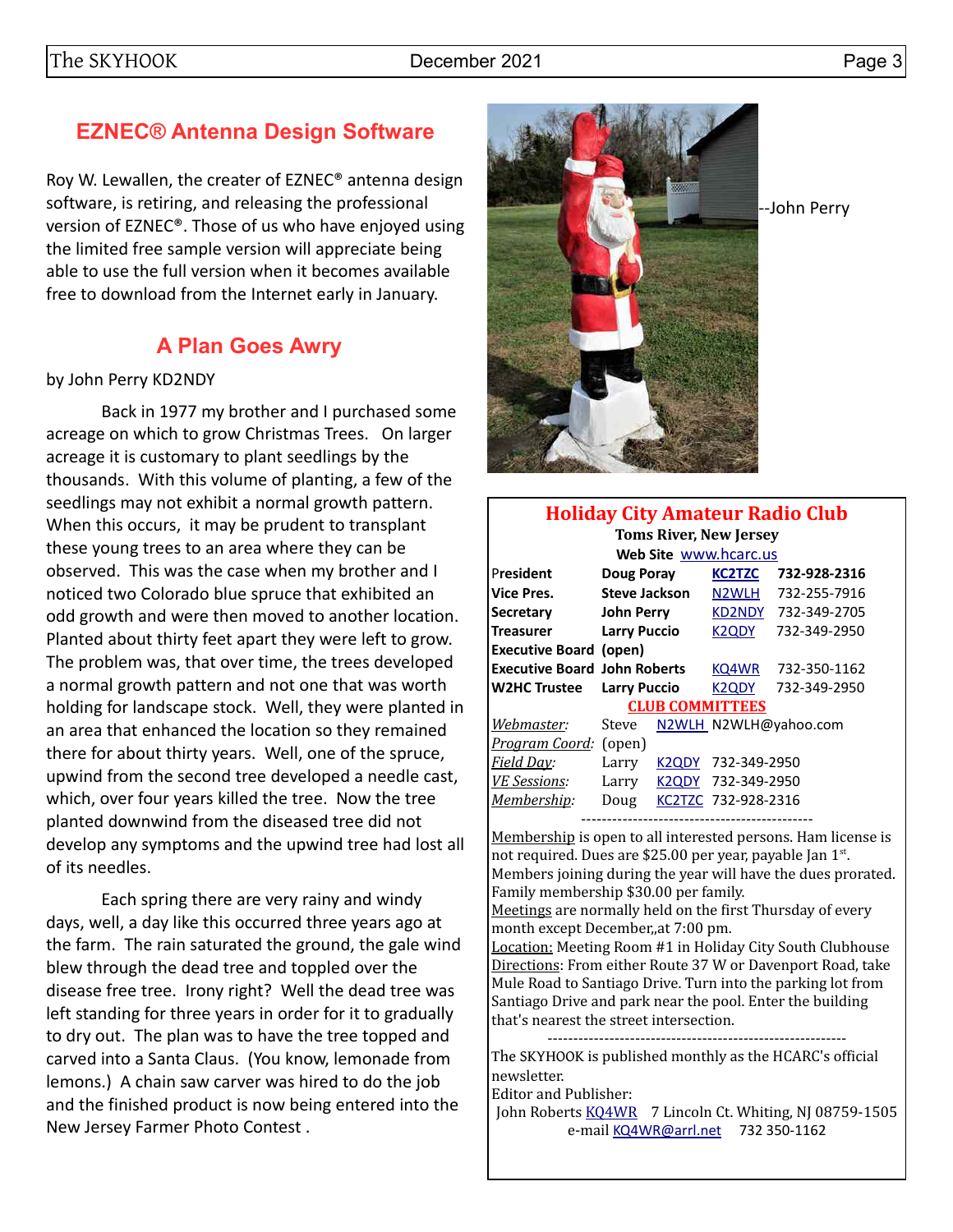# **Russ Young WA2VQV Worked:**

| <b>DATE</b> | <b>UTC</b> | <b>MODE</b> | <b>BAND</b>     | <b>FREQ</b> | <b>CALLSIGN ENTITY</b> |                            | <b>CONT</b> | <b>GRID</b>   | <b>DIST</b> | <b>DIR</b> |
|-------------|------------|-------------|-----------------|-------------|------------------------|----------------------------|-------------|---------------|-------------|------------|
| 10/21/2021  | 2002Z      | <b>CM</b>   | 15m             | 21030.1     | J5T                    | GUINEA-BISSAU - AF-020     | AF          | IK22fa        | 4086        | E          |
| 10/24/2021  | 1830Z      | CW          | 15m             | 21015       | 7P8RU                  | LESOTHO                    | AF          | KG40ak        | 8146        | ESE        |
| 10/25/2021  | 1950Z      | СW          | 20m             | 14037       | 7P8RU                  | LESOTHO                    | AF          | KG40ak        | 8146        | <b>ESE</b> |
| 10/25/2021  | 2333Z      | CW          | 30m             | 10109.2     | V31XX                  | <b>BELIZE</b>              | <b>NA</b>   | EK58uk        | 1611        | SSW        |
| 10/26/2021  | 1607Z      | <b>CW</b>   | 17 <sub>m</sub> | 18071.25    | TM2N                   | NOIRMOUTIER, FRANCE EU-064 | EU          | JN18ue        | 3764        | NE.        |
| 10/26/2021  | 1845Z      | <b>CM</b>   | 17 <sub>m</sub> | 18080       | HD8R                   | GALAPAGOS IS. - SA-004     | SA          | EI49kd        | 2922        | SSW        |
| 10/26/2021  | 2040Z      | CW          | 15m             | 21015       | HD8R                   | GALAPAGOS IS. - SA-004     | SA          | EI49kd        | 2922        | SSW        |
| 10/28/2021  | 0254Z      | <b>CW</b>   | 30m             | 10103.9     | HD8R                   | GALAPAGOS IS. - SA-004     | SA          | EI49kd        | 2922        | SSW        |
| 10/28/2021  | 1910Z      | CW          | 17 <sub>m</sub> | 18071.5     | 7P8RU                  | LESOTHO                    | AF          | KG40ak        | 8146        | <b>ESE</b> |
| 10/29/2021  | 1739Z      | <b>CW</b>   | 20 <sub>m</sub> | 14020       | OM8CW                  | SLOVAK REPUBLIC            | EU          | KN09hb        | 4502        | <b>NE</b>  |
| 10/29/2021  | 1937Z      | СW          | 17 <sub>m</sub> | 18083       | OX7AM                  | GREENLAND                  | NА          | GP47ta        | 2172        | <b>NNE</b> |
| 10/30/2021  | 1612Z      | CW          | 12m             | 24894       | HD8R                   | GALAPAGOS IS. - SA-004     | SA          | EI49kd        | 2922        | SSW        |
| 10/30/2021  | 1820Z      | <b>CW</b>   | 17 <sub>m</sub> | 18068       | TZ4AM                  | MALI                       | AF          | IK52xo        | 4461        | E          |
| 10/30/2021  | 1841Z      | <b>CM</b>   | 17 <sub>m</sub> | 18074       | TL7M                   | CENTRAL AFRICAN REPUBLIC   | AF          | JJ95ds        | 6167        | E          |
| 10/31/2021  | 1324Z      | CW          | 12m             | 24902       | 7P8RU                  | LESOTHO                    | AF          | KG40ak        | 8146        | ESE        |
| 11/1/2021   | 0010Z      | <b>CW</b>   | 30m             | 10103       | TZ4AM                  | MALI                       | AF          | IK52xo        | 4461        | E          |
| 11/1/2021   | 1338Z      | <b>CM</b>   | 20 <sub>m</sub> | 14024       | HD8R                   | GALAPAGOS IS. - SA-004     | <b>SA</b>   | EI49kd        | 2922        | SSW        |
| 11/1/2021   | 2212Z      | CW          | 10m             | 28023.9     | HD8R                   | GALAPAGOS IS. - SA-004     | SA          | EI49kd        | 2922        | SSW        |
| 11/2/2021   | 1434Z      | СW          | 12 <sub>m</sub> | 24890.5     | FY5KE                  | FRENCH GUIANA              | <b>SA</b>   | GJ35qd        | 2733        | <b>SE</b>  |
| 11/2/2021   | 1459Z      | <b>CM</b>   | 12m             | 24903.1     | SX200BOH               | <b>GREECE</b>              | EU          | KM18te        | 5045        | <b>NE</b>  |
| 11/3/2021   | 1900z      | <b>CW</b>   | 17 <sub>m</sub> | 18070       | <b>S01WS</b>           | WESTERN SAHARA             | AF          | IL46rd        | 3801        | E          |
| 11/5/2021   | 1356Z      | <b>CM</b>   | 17 <sub>m</sub> | 18084       | RU60ANT                | RYAZAN, EUROPEAN RUSSIA    | EU          | <b>K085ss</b> | 4810        | <b>NNE</b> |
|             |            |             |                 |             |                        |                            |             |               |             |            |

### **VE News**

On Wednesday November 10th the Holiday City ARC Volunteer Examiners held their VE session at the Holiday City South clubhouse at 6:30 PM.

The VEs in attendance were Steve Jackson, Stan Stafiej and Larry Puccio who is also the Liaison member.

We had two candidates, the first was a first year high school student (KD2YDS) and he passed the General class test.

The other candidate, now KD2YHI, took the Technician test and also passed.

Larry Puccio K2QDY

Editor's Note:

 When searching the FCC database, you have to use a space for an apostrophe. Name is not case-sensitive.

Ready to upgrade? Call Larry at 7323492316.

## **A Note From Russ**



I always run 75 Watts output on CW, RTTY and SSB.

 The OMNI VI Plus rig is capable of 100 Watts but I keep it down to 75 Watts because the MAG loop is in the attic, which is over my "guest" bedroom, which in turn, is over the downstairs neighbor's one-car garage.

I never know when the neighbor might be in his garage, so I like to be cautious about the RF radiation.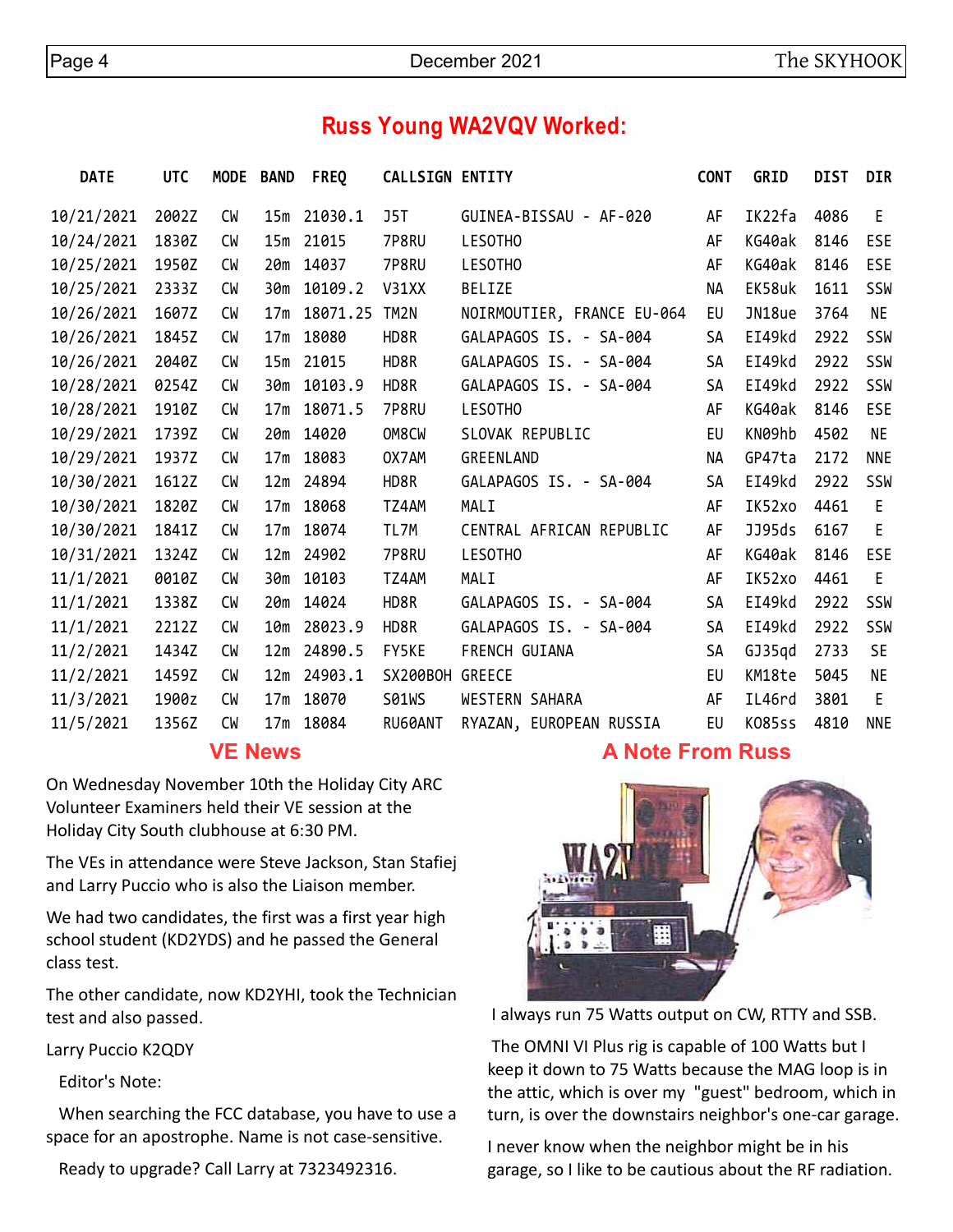# **Kevin Wagner W2FA Worked:**

| Call              | QSO start Date Time | RX_freq  | Band            | Mode       | Pwr |      | QSL_rcvd DXCC_entity | Loc                | Miles | Dir        |
|-------------------|---------------------|----------|-----------------|------------|-----|------|----------------------|--------------------|-------|------------|
| MI0TIP            | 2021-10-01 19:52:33 | 14.18    | 20m             | <b>USB</b> | 150 |      | Northern Ireland     | I074cr             | 4031  | NE         |
| EA7GX             | 2021-10-01 20:02:51 | 14.214   | 20m             | <b>USB</b> | 150 |      | Spain                | IM76he             | 4319  | <b>ENE</b> |
| OE120XGM          | 2021-10-01 20:05:29 | 14.285   | 20m             | <b>USB</b> | 150 | eQSL | Austria              | JN77nm             | 5035  | <b>NE</b>  |
| OT8M              | 2021-10-01 20:07:03 | 14.258   | 20m             | <b>USB</b> | 150 |      | Belgium              | J020or             | 4537  | <b>NE</b>  |
| PY5QW             | 2021-10-01 20:49:49 | 28.52    | 10m             | <b>USB</b> | 150 | LoTW | Brazil               | GG54fo             | 4301  | <b>SSE</b> |
| <b>IU1NKS</b>     | 2021-10-01 20:57:32 | 14.2689  | 20m             | <b>USB</b> | 150 | LoTW | Italy                | JN44dj             | 4816  | <b>NE</b>  |
| EC5K              | 2021-10-01 21:00:14 | 21.254   | 15m             | <b>USB</b> | 150 | eQSL | Spain                | IM99ri             | 4504  | <b>ENE</b> |
| G6AD              | 2021-10-01 21:02:10 | 18.16    | 17m             | <b>USB</b> | 150 | LoTW | England              | I092g1             | 4231  | <b>NE</b>  |
| LB7PI             | 2021-10-08 15:49:41 | 21.3032  | 15m             | <b>USB</b> | 100 |      | Norway               | J059jv             | 4565  | <b>NNE</b> |
| F4ARU             | 2021-10-08 16:07:49 | 21.287   | 15m             | <b>USB</b> | 100 |      | France               | JN03mm             | 4495  | <b>NE</b>  |
| G4VZR             | 2021-10-08 16:13:53 | 21.3071  | 15m             | <b>USB</b> | 100 |      | England              | I081uq             | 4206  | <b>NE</b>  |
| FM4SA             | 2021-10-08 16:46:33 | 21.275   | 15 <sub>m</sub> | <b>USB</b> | 100 | eQSL | Martinique           | FK941o             | 1616  | <b>SE</b>  |
| TF3T              | 2021-10-09 19:28:57 | 14.277   | 20m             | <b>USB</b> | 150 | LoTW | Iceland              | HP931u             | 3529  | <b>NNF</b> |
| YT8WW             | 2021-10-09 19:37:34 | 14.234   | 20m             | <b>USB</b> | 150 |      | Serbia               | JN93sx             | 5334  | <b>NE</b>  |
| OZ4EDR            | 2021-10-09 19:42:29 | 14.296   | 20m             | <b>USB</b> | 150 |      | Denmark              | J075ic             | 4812  | <b>NE</b>  |
| HB9CVQ            | 2021-10-09 19:46:45 | 18.165   | 17 <sub>m</sub> | <b>USB</b> | 150 | LoTW | Switzerland          | JN47ei             | 4747  | <b>NE</b>  |
| SK6HD             | 2021-10-09 19:54:00 | 14.173   | 20m             | <b>USB</b> | 150 |      | Sweden               | J068sd             | 4696  | <b>NE</b>  |
|                   |                     |          |                 |            |     |      |                      |                    |       | <b>NE</b>  |
| HG5D              | 2021-10-10 15:53:02 | 21.08785 | 15m             | RTTY-L     | 150 |      | Hungary              | KN06qr             | 5322  |            |
| IZ4NPE            | 2021-10-20 14:51:48 | 21.235   | 15m             | <b>USB</b> | 50  |      | Italy                | JN54tt             | 4957  | <b>NE</b>  |
| HD8R              | 2021-10-27 18:30:34 | 21.26    | 15m             | <b>USB</b> | 100 |      | Galapagos Is         | EI49kd             | 2172  | SSW        |
| N4MUH             | 2021-10-29 20:23:15 | 7.07435  | 40m             | FT8        | 50  | LoTW | United States        | EM90cf             | 97    | <b>NNW</b> |
| K5VJZ             | 2021-10-29 20:26:15 | 7.07435  | 40m             | FT8        | 50  | LoTW | United States        | EM351g             | 828   | <b>NW</b>  |
| WA4CAS            | 2021-10-29 20:31:45 | 7.07435  | 40m             | FT8        | 50  | eQSL | United States        | EM92q1             | 240   | N          |
| KC8YDS            | 2021-10-29 20:33:45 | 7.07435  | 40m             | FT8        | 50  | LoTW | United States        | EN91oe             | 841   | N          |
| AI5II             | 2021-10-29 22:42:53 | 7.04843  | 40m             | FT4        | 50  | LoTW | United States        | EM72nm             | 336   | <b>NW</b>  |
| WA3YMH            | 2021-10-29 22:43:38 | 7.0489   | 40m             | FT4        | 50  | eQSL | United States        | FN10af             | 793   | <b>NNE</b> |
| EA1IOK            | 2021-10-29 22:44:38 | 7.04944  | 40m             | FT4        | 50  | LoTW | Spain                | IN62fn             | 4093  | <b>NE</b>  |
| M3AWD             | 2021-10-29 22:46:08 | 7.04957  | 40m             | FT4        | 50  | LoTW | England              | I091ms             | 4261  | <b>NE</b>  |
| W8JES             | 2021-10-29 22:49:23 | 7.0485   | 40m             | FT4        | 50  | eQSL | United States        | EN81eb             | 846   | N          |
| IK5BCM            | 2021-10-29 22:51:53 | 7.04915  | 40m             | FT4        | 50  | eQSL | Italy                | JN53nu             | 4960  | <b>NE</b>  |
| AC4UK             | 2021-10-30 13:46:15 | 7.0755   | 40m             | FT8        | 50  | LoTW | United States        | FM18iq             | 700   | <b>NNE</b> |
| <b>P40W</b>       | 2021-10-30 14:59:32 | 21,444   | 15m             | <b>USB</b> | 100 | LoTW | Aruba                | FK52bk             | 1350  | <b>SE</b>  |
| G9W               | 2021-10-30 15:00:41 | 21.3369  | 15m             | <b>USB</b> | 100 |      | England              | J001as             | 4303  | <b>NE</b>  |
| OR <sub>3</sub> A | 2021-10-30 15:04:10 | 21.332   | 15m             | <b>USB</b> | 100 | LoTW | Belgium              | J0201 <sub>w</sub> | 4523  | <b>NE</b>  |
| SP9KA0            | 2021-10-30 15:24:12 | 14.2771  | 20m             | <b>USB</b> | 100 |      | Poland               | K000la             | 5198  | <b>NE</b>  |
| <b>S50K</b>       | 2021-10-30 15:30:33 | 21.424   | 15m             | <b>USB</b> | 100 |      | Slovenia             | JN75cw             | 5041  | NE         |
| UT4U              | 2021-10-30 15:46:59 | 14.3495  | 20m             | <b>USB</b> | 100 |      | Ukraine              | K050dq             | 5527  | NE         |
| W4DOC             | 2021-10-30 15:56:53 | 7.2437   | 40m             | <b>LSB</b> | 100 |      | United States        | EM73tw             | 395   | <b>NNW</b> |
| PJ2T              | 2021-10-30 17:20:08 | 21.308   | 15m             | <b>USB</b> | 50  | LoTW | Curacao              | FK52kg             | 1386  | <b>SE</b>  |
| EA2W              | 2021-10-30 17:20:41 | 21.341   | 15m             | <b>USB</b> | 50  | LoTW | Spain                | IN83xh             | 4350  | <b>NE</b>  |
| CQ8M              | 2021-10-30 19:00:57 | 21.3895  | 15m             | <b>USB</b> | 200 |      | Azores               | HM68jr             | 3112  | <b>ENE</b> |
| D4F               | 2021-10-30 19:04:12 | 28.466   | 10m             | <b>USB</b> | 200 |      | Cape Verde           | HK76mu             | 3630  | E          |
| ZM4T              | 2021-10-30 19:18:23 | 21.378   | 15m             | <b>USB</b> | 200 | LoTW | New Zealand          | RF801f             | 8075  | <b>WSW</b> |
| EA8RM             | 2021-10-30 19:23:15 | 21.4051  | 15m             | <b>USB</b> | 200 | LoTW | Canary Islands       | IL28gd             | 3922  | <b>ENE</b> |
| CQ9T              | 2021-10-30 20:11:08 | 21.436   | 15m             | <b>USB</b> | 200 | LoTW | Madeira Islands      | IM12ju             | 3732  | <b>ENE</b> |
| ZW8T              | 2021-10-30 20:20:42 | 21.2207  | 15m             | <b>USB</b> | 200 |      | Brazil               | GI84or             | 3471  | <b>SE</b>  |
| 9A9R              | 2021-10-31 12:12:57 | 21.3164  | 15m             | <b>USB</b> | 200 |      | Croatia              | JN85oq             | 5179  | <b>NE</b>  |
| LY7Z              | 2021-10-31 12:18:13 | 21.2505  | 15m             | <b>USB</b> | 200 | LoTW | Lithuania            | K015kx             | 5077  | <b>NE</b>  |
| UY5ZZ             | 2021-10-31 12:24:59 | 14.288   | 20m             | <b>USB</b> | 200 | LoTW | Ukraine              | K050eg             | 5546  | <b>NE</b>  |
| HI3T              | 2021-10-31 12:45:54 | 14.234   | 20m             | <b>USB</b> | 200 |      | Dominican Rep        | FK49tl             | 937   | <b>SE</b>  |
| LZ9W              | 2021-10-31 13:36:34 | 21.296   | 15m             | <b>USB</b> | 200 | LoTW | Bulgaria             | KN12kr             | 5523  | NE         |
|                   |                     |          |                 |            |     |      |                      |                    |       |            |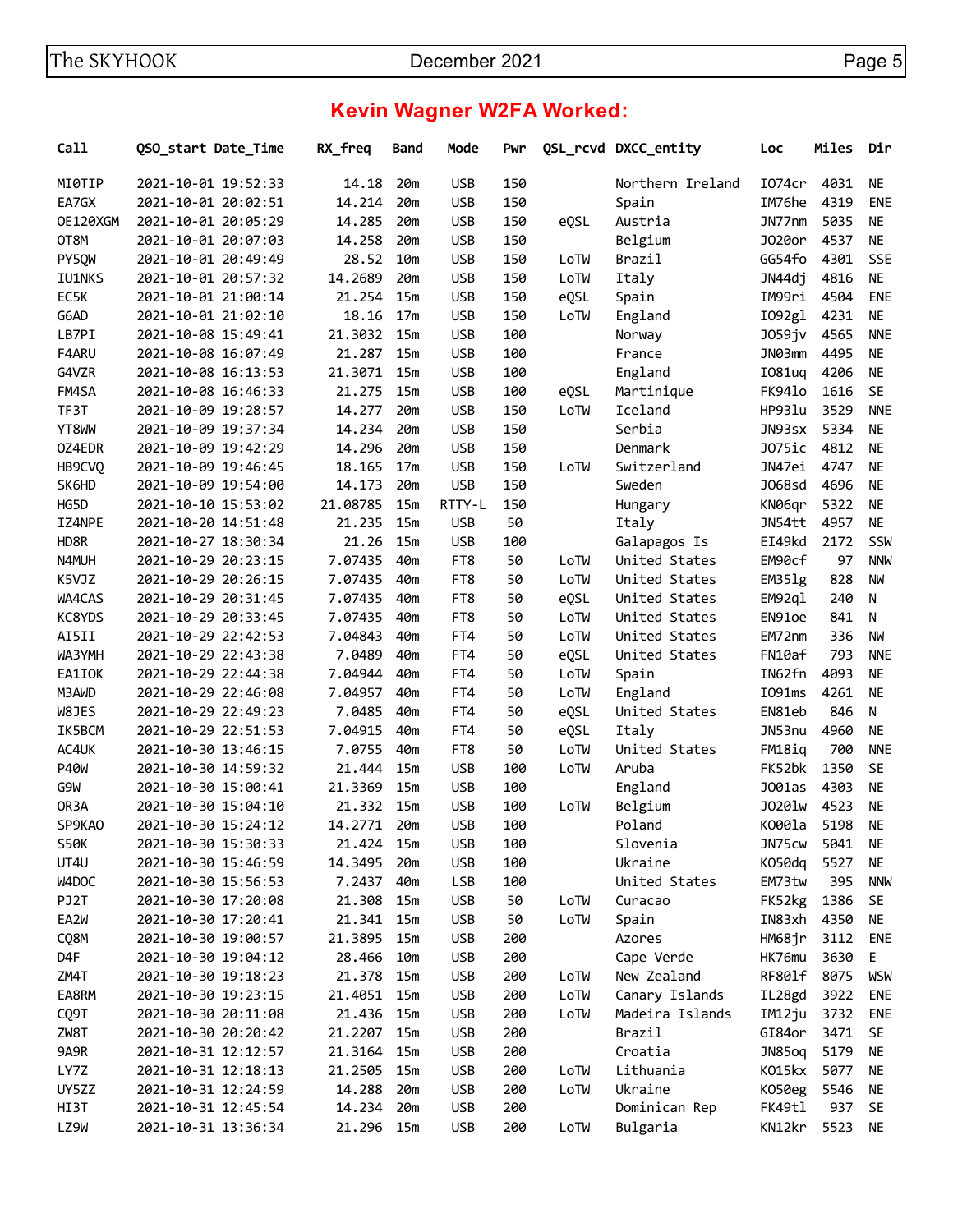## Larry Puccio K2QDY Worked:

| <b>DATE</b> | <b>TIME</b>       | <b>FREQ</b> | MODE CALL |                   | <b>ENTITY</b>           | <b>LOC</b>  | <b>MILES</b> | <b>DIR</b> |
|-------------|-------------------|-------------|-----------|-------------------|-------------------------|-------------|--------------|------------|
|             | 10/20/21 05:25 PM | 14.033      | <b>CW</b> | IK4EWX            | Italy                   | JN54pr      | 4174         | <b>NE</b>  |
|             | 10/20/21 09:10 PM | 14.033      | <b>CW</b> | <b>E78A</b>       | Bosnia-Herzegovina      | JN83sx      | 4467         | <b>NE</b>  |
|             | 10/20/21 11:26 PM | 10.109      | <b>CW</b> | CT9ABV            | Madeira Is.<br>AF-014   | IM12mr      | 3174         | E          |
|             | 10/23/21 02:12 AM | 7.009       | <b>CW</b> | V31XX             | Belize<br>NA-073        | EK58uk      | 1707         | SSW        |
|             | 10/23/21 02:16 AM | 7.004       | <b>CW</b> | LZ10I             | Bulgaria                | KN12pr      | 4755         | <b>NE</b>  |
|             | 10/23/21 11:49 PM | 7.006       | <b>CW</b> | 9A3MR             | Croatia                 | JN85et      | 4352         | <b>NE</b>  |
|             | 10/23/21 11:54 PM | 7.005       | <b>CW</b> | <b>YP0K</b>       | Romania                 | KN34bk      | 4801         | <b>NE</b>  |
|             | 10/28/21 04:29 PM | 14.024      | <b>CW</b> | HD8R              | Galapagos Is.           | EI59gc      | 2983         | SSW        |
|             | 10/31/21 06:51 PM | 14.025      | <b>CM</b> | HB9HBY            | Switzerland             | JN36hm      | 3917         | <b>NE</b>  |
|             | 11/02/21 11:02 PM | 14.015      | <b>CW</b> | XE <sub>2</sub> I | Mexico                  | DL44ud      | 2356         | <b>WSW</b> |
|             | 11/16/21 11:40 PM | 7.008       | <b>CW</b> | <b>S57V</b>       | Slovenia                | JN76        | 4300         | <b>NE</b>  |
|             | 11/16/21 11:45 PM | 7.010       | <b>CW</b> | EA2BV             | Spain                   | IN92eb      | 3672         | <b>ENE</b> |
|             | 11/18/21 04:00 PM | 14.015      | <b>CW</b> | OK2PVF            | Czech Republic          | JN99gu      | 4298         | <b>NE</b>  |
|             | 11/18/21 04:23 PM | 14.020      | <b>CW</b> | PA1FP             | Netherlands             | J022mp      | 3688         | <b>NE</b>  |
|             | 11/18/21 06:01 PM | 14.025      | <b>CW</b> | EA1DAV/8          | Canary Is.<br>AF-004    | <b>IL18</b> | 3340         | E          |
|             | 11/18/21 11:37 PM | 7.005       | <b>CW</b> | <b>S57V</b>       | Slovenia                | JN76        | 4300         | <b>NE</b>  |
|             | 11/19/21 09:21 PM | 7.018       | <b>CM</b> | 9A3SMS            | Croatia                 | JN92cp      | 4544         | <b>NE</b>  |
|             | 11/20/21 04:06 PM | 14.005      | <b>CW</b> | 005M              | Belgium                 | J020ar      | 3694         | <b>NE</b>  |
|             | 11/20/21 04:10 PM | 14.002      | <b>CW</b> | OZ1AA             | Denmark                 | J065fu      | 3885         | <b>NE</b>  |
|             | 11/20/21 04:26 PM | 14.022      | <b>CM</b> | EA4FL             | Spain                   | IN80dj      | 3620         | ENE        |
|             | 11/20/21 04:45 PM | 14.001      | <b>CW</b> | OY9JD             | Faroe Is.<br>EU-018     | IP62oa      | 3122         | <b>NE</b>  |
|             | 11/20/21 04:57 PM | 14.004      | <b>CW</b> | IK2CAW            | Italy                   | JN62ks      | 4309         | <b>NE</b>  |
|             | 11/20/21 05:19 PM | 14.021      | <b>CW</b> | DK9IP             | Germany, Fed Rep of     | JN48fx      | 3923         | <b>NE</b>  |
|             | 11/20/21 06:01 PM | 14.020      | <b>CW</b> | <b>IK1PMR</b>     | Italy                   | JN45fd      | 4037         | <b>NE</b>  |
|             | 11/20/21 06:07 PM | 14.028      | <b>CW</b> | DL5AXX            | Germany, Fed Rep of     | J040jp      | 3889         | <b>NE</b>  |
|             | 11/20/21 06:11 PM | 14.038      | <b>CW</b> | MD0CCE            | Isle of Man<br>$EU-116$ | I074ti      | 3284         | <b>NE</b>  |
|             | 11/20/21 11:13 PM | 7.012       | <b>CW</b> | EA3KD             | Spain                   | <b>IN80</b> | 3600         | ENE        |
|             | 11/20/21 11:15 PM | 7.011       | <b>CW</b> | VE1RSM            | Canada                  | FN75vb      | 621          | <b>NE</b>  |
|             | 11/20/21 11:20 PM | 7.010       | <b>CW</b> | S52AW             | Slovenia                | JN75ru      | 4312         | <b>NE</b>  |
|             | 11/20/21 11:24 PM | 7.015       | <b>CW</b> | VE9HF             | Canada                  | FN65mu      | 549          | <b>NE</b>  |

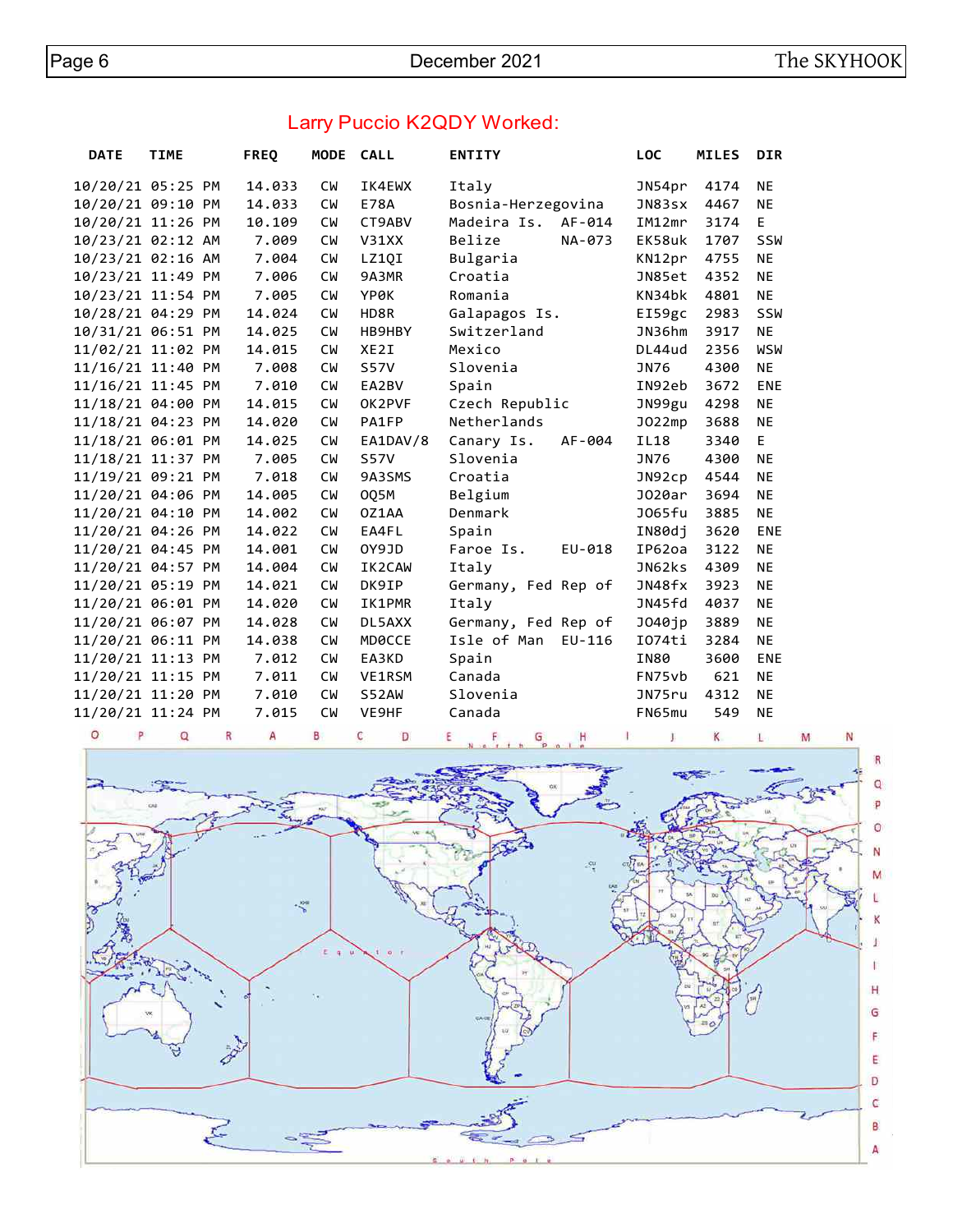#### Some DX Opportunities

In alphanumeric order of Callsign

Mode codes: 8 = FT8, 9 = JT9, A = AM, C = CW, D = Digital, E = EME, R = RTTY, S = SSB, T = SSTV.<br>Bands: "Low" usually means 160, 80 & 40m. HF means 3 to 30 MHz (includes 80 to 10 meters).<br>Many thanks to NG3K, Wikipedia, G

| 4274<br>ARLD034<br>230101 Guinea<br>ЗΧ<br>3X2021<br>$160 - 6m$<br>ClubLog F1TMY IJ39ea<br>ESE<br>3Y0<br>7972<br>SE<br>220125<br>Bouvet I<br>3Y0I<br>AN-002<br>$160 - 6m$<br>C S 4 8 R 3Z9DX team<br>JD15rn<br>DXW.Net<br>S<br>211231<br>Georgia<br>4L<br>4L1PJ<br>$80 - 10m$<br>N4GNR<br>LN04vp<br>5376<br>NE<br>ARLD001<br>C S<br>211203<br>5Н<br>5H3WX<br>$80 - 10m$<br>HA3JB<br>KI73PM<br>7542<br>Е<br>ARLD045<br>Tanzania<br>AF-032<br>$S_8$<br>211216<br>5Z<br>LoTW / HB9DSP<br>LI06bs<br>7646<br>Kenya<br>5Z4/HB9DSP<br>20-10m<br>ENE<br>TDDX<br>220331 Japan<br>JА<br>8J100CB<br>AS-007<br>QM05bo<br>6781<br><b>NNW</b><br>ARLD014<br>bureau<br>211231 Antarctica<br>8J1RL<br>AN-015<br>KC90sx<br>9352<br><b>SSE</b><br>ARLD004<br>bureau<br>211231<br>JА<br>8J2SUSON<br>6800<br><b>NNW</b><br>Japan<br>AS-007<br>bureau<br>PM86tf<br>ARLD030<br>220430<br>Japan<br>JА<br>8N0J<br>AS-007<br>PM97cd<br>6729<br><b>NNW</b><br><b>ARLD005</b><br>bureau<br>C<br>221231<br>JА<br>8N1MORSE<br>AS-007<br>PM86tf<br>6794<br><b>NNW</b><br>ARLD016<br>Japan<br>bureau<br>CSF<br>220630<br>JА<br>6794<br><b>NNW</b><br>Japan<br>8N1TAMA<br>160-.07m<br>bureau<br>PM95rp<br>ARLD042<br>4355<br>211231 Croatia<br>9Α<br>9A10FF<br>9A2MF<br>JN85et<br>NE<br><b>ARLD007</b><br>220701 Croatia<br>9Α<br><b>9A2AA</b><br>JN85et<br>4352<br>NE<br>ARLD040<br>9A302AA<br>220315 Zambia<br>9J<br>9J2BG<br>20m<br>HB9EWU<br>KI40iq<br>7322<br>E<br>ARLD010<br>CSR8<br>KI47ts<br>4054<br>211201 Rwanda<br>9X<br>9X4X<br>$160 - 10m$<br>4Z5FI<br>Е<br>ARLD032<br>CSR8<br>211201<br>Rwanda<br>9Χ<br>9X4X<br>$160 - 10m$<br>4Z5FI or OQRS<br>KI48xe<br>7053<br>Е<br>ARLD041<br>211214 India<br>VU<br>AU2JCB<br>$80 - 10m$<br>s<br>VU2DSI<br>MK79ia<br>7902<br><b>NNE</b><br>ARLD046<br>F<br>MK79ia<br>7902<br>211214 India<br>VU<br>AU2JCB<br>$10 - 6m$<br>VU2DSI<br><b>NNE</b><br>ARLD046<br>BV<br>PL05rb<br>7836<br><b>NNW</b><br>211231 Taiwan<br>BX30ARL<br>AS-020<br>BM2JCC<br>ARLD031<br>40-6m<br>C<br>211202 The Gambia<br>C5<br>C56XA<br>40-10m<br>LoTW or G3SWH IK13uj<br>3941<br>E<br>ARLD041<br>C<br>1045<br>S<br>211207<br><b>Bahamas</b><br>C6<br>C6AQQ<br>NA-001<br>80-10m<br>EA5GL<br>FL15hb<br>ARLD046<br>SSE<br>211231 Uruguay<br>СX<br>CW60ATS<br>GF16wv<br>5183<br>ARLD026<br>C<br>211201 Angola<br>D <sub>2</sub><br>D <sub>2</sub> UY<br>20-10m<br>per op instr<br>JH87sx<br>6847<br>E<br>ARLD038<br>6019<br>211231 Germany<br>DA<br><b>D8100AVUS</b><br>DO2PZ<br>J062rk<br>NE<br>ARLD001<br>211231 Germany<br>DA<br>DL65ESSEN<br>J0311i<br>3798<br>NE<br>ARLD018<br>bureau<br>211231 Germany<br>DA<br>DP70BAC<br>DH1OK<br>JN48rw<br>3965<br>NE<br>ARLD039<br>$80 - 10m$<br>CSRD<br>J0521k<br>3924<br>211231 Germany<br>DA<br>DR00EBIS<br>NE<br>ARLD042<br>bureau<br>C S<br>7114<br><b>NNW</b><br><b>ARLD005</b><br>220131<br>Rep of Korea<br>HL<br>DS4DRE/4<br>AS-060<br>$80 - 10m$<br>DS4DRE<br>PM34ig<br>C S 8<br>211231 S. Shetland Is<br>DT8A<br>AN-010<br>$80 - 10m$<br>DS5T0S<br>GC07os<br>7117<br>s<br>ARLD046<br>$\equiv$<br>KN59rb<br>4809<br><b>NE</b><br>211231 Ukraine<br>EM30 EM30UARL<br>UX7UU<br>ARLD034<br>4810<br>211231 Ukraine<br>EM<br>EM60KTS<br>IK2DUW<br>KN59rb<br>NE<br>ARLD026<br>211231 England<br>3560<br>G<br>GB75ISWL<br>EU-005<br>$80 - 10m$<br>most<br>J001pu<br>NE<br>ARLD004<br>bureau<br>JN97uu<br>4415<br>211231 Hungary<br>HA<br>HA60ANT<br>HA6LT<br>NE<br><b>DXNews</b><br>211231 Poland<br>SP<br>HF100LEM<br>SP9PKZ<br>J090xb<br>4347<br><b>NE</b><br>ARLD004<br>240501 Haiti<br>$80 - 6m$<br>C S 8<br>1487<br>S<br>HH<br>HH2JA<br>NA-096<br>LoTW<br>FK38um<br>ARLD021<br>C8s<br>FK48nu<br>S<br><b>TDDX</b><br>211214 Dominican Repub<br>HI <sub>2</sub><br>HI2/DL2SBY NA-122<br>$80 - 10m$<br>DL2SBY<br>1473<br>HI7<br>$C_8s$<br>1487<br>S<br><b>TDDX</b><br>211214 Dominican Repub<br>HI7/DL2SBY NA-096<br>$80 - 10m$<br>DL2SBY<br>FK38um<br>211231 Dominican Repub<br>HI95RCD<br>CSF8<br>S<br>НI<br>?NA-096 160m-UHF<br><b>RW6HS</b><br>FK58ak<br>1509<br>ARLD029<br>S<br>S<br>220531 Columbia<br>HK<br>HK3JCL<br>20m<br>DK8LRF<br>FJ35aa<br>2415<br><b>ARLD035</b><br>211231 Honduras<br>EK54ju<br>SSW<br>F <sub>2JD</sub><br>HR<br><b>HR5/F2JD</b><br>1957<br>HR5<br>C S D<br>1957<br><b>TDDX</b><br>220405 Honduras<br><b>HR5/F2JD</b><br>80-10m<br>F6AJA (B/d)<br>EK54kt<br>SSW<br>I.<br>4311<br>211231 Italy<br>II0LXXV<br>bureau<br>JN62ks<br><b>NE</b><br>ARLD026<br>I.<br><b>ARLD039</b><br>211231 Italy<br>II60ANT<br><b>I1HYW</b><br>JN34tt<br>4011<br>NE<br>211215 Minami Torishima<br>JD1<br>JG8NQJ/JD1 0C-073<br>QL07mm<br>7256<br><b>NNW</b><br>ARLD036<br>5170<br>S<br>211231 Argentina<br>LU<br>L21RCA<br>LU4AA<br>FF75qq<br>ARLD042<br>211231 Bulgaria<br>LZ<br>LZ190FT<br>KN22dg<br>4801<br><b>NE</b><br>ARLD003<br>$40 - 15m$<br>$S_8$<br>211231 Peru<br>OA<br>OC4B<br>LoTW<br>FH19na<br>3525<br>s<br>ARLD023<br>$S_8$<br>3525<br>S<br>211231 Peru<br>OA<br>OC6B<br>$40 - 15m$<br>LoTW<br>FH19na<br>ARLD023<br>$S_8$<br>3525<br>211231 Peru<br>OA<br>OC7B<br>$40 - 15m$<br>LoTW<br>FH19na<br>s<br>ARLD023<br>211231 Austria<br>0E<br>4223<br>OE60ANT<br>OE3DMA<br>JN78tp<br><b>NE</b><br>ARLD039<br>220301 Finland<br>OH<br>OH8DR<br>KP20np<br>4156<br>NE<br>ARLD010<br>OF60RR<br>211231 Finland<br>OH<br>OH100SRAL<br>KP20np<br>4156<br>NE<br><b>ARLD005</b><br>211231 Czech Republic<br>OL<br>OL75KCR<br>ClubLog<br>JN79vw<br>4130<br>NE<br>ARLD013<br>ON<br>211231 Belgium<br>ON75AF<br>J0201w<br>3726<br><b>NE</b><br>ARLD042<br>opr instr<br>ON<br>211231 Belgium<br>ON75BAF<br>J020os<br>3741<br>ΝE<br>ARLD042<br>opr instr<br>211231 Belgium<br>ON<br>ON75BFS<br>opr instr<br>J020os<br>3741<br>ARLD042<br>ΝE<br>211231 Belgium<br>JO21pf<br>3736<br>ARLD018<br>ON<br>OR40NOL<br>NE<br>211231 Belgium<br>OR4K<br>J020ar<br>3694<br><b>ARLD045</b><br>ON<br>OR95B<br>NE<br>J022xh<br>211231 Netherlands<br>PA<br>PA7VACCIN<br>PA7HPH<br>3732<br>ARLD045<br>ΝE<br>211222 Bangladesh<br>S2<br>S21DX<br>AS-140<br>$40 - 10m$<br>S<br>LoTW / EB7DX<br>NL44ni<br>7868<br><b>NNE</b><br>DXW.Net<br>JN76hc<br>4269<br>211231 Slovenia<br>S50<br>S5030DX<br>LoTW<br>NE<br><b>ARLD035</b><br>SP<br>K002mg<br>220205 Poland<br>SN0ZOSP<br>SP90DM<br>4310<br>NE<br><b>ARLD009</b><br>220205 Poland<br>SP<br>SN100ZOSP<br>SP9PJ<br>K002mg<br>4310<br>NE<br><b>ARLD009</b><br>SP<br>K013od<br>220201 Poland<br>S039SYBIR<br>80-10m<br>CSD<br>SP4PZM<br>4354<br>NE<br>ARLD038<br>"all"<br>"all"<br>211210 Dodecanese<br>SV5<br>SV5/G2JL<br>EU-001<br>G2JL<br>KM37ih<br>5126<br><b>ARLD032</b><br>ΝE<br>211231 Crete<br>SV9<br>SX200CJ0<br>EU-015<br>Per Opr Instr<br>KM25fi<br>5110<br>ENE<br>ARLD039<br>sv<br>4958<br>211231 Greece<br>SZ200P<br>LoTW<br>KM18te<br>NE<br>ARLD016<br>211210 St. Martin<br>T09<br>T09W<br>NA-105<br>$160 - 40m$<br>C s 8 D<br>W9ILY<br>FK881c<br>1652<br>SSE<br><b>TDDX</b><br>211208 Mali<br>ΤZ<br>TZ1CE<br>$160 - 6m$<br>$C_S8$<br>DK1CE<br>IK87nv<br>4460<br>Е<br>ARLD046<br>V5<br>220301 Namibia<br>V51WH<br>$80 - 10m$<br>DK2WH<br>JG88ap<br>7171<br>ESE<br>ARLD045<br>211231 Australia<br>VK<br>QF56na<br>9922<br>M<br>ARLD019<br>VI50SG<br>bureau<br>s<br>220131 Antarctica<br>VP8/SQ1SGB<br>40m<br>EB7DX<br>HB74fk<br>8277<br>SSE<br>ARLD046<br>$\overline{\phantom{0}}$<br>211218 India<br>V<br>40-10m<br>NL55wn<br>425DXN<br>VU2ABE<br>LoTW / AB1F<br>7827<br><b>NNE</b><br>8 C S<br>211220 Burkina Faso<br>XT<br>XT2AW<br>$160 - 6m$<br>LoTW / M00X0<br>IK92fi<br>4763<br><b>TDDX</b><br>Е<br>211231 Serbia<br>YU1MM<br>KN04gv<br>4557<br>YT<br>YT165TESLA<br>NE<br><b>ARLD005</b><br>211230 Serbia<br>YU<br>YU7BPQ<br>JN95wg<br><b>YU2022NS</b><br>4516<br>ARLD041<br>ΝE<br>YV<br>211231 Venezuela<br><b>YW200BC</b><br>80-10m<br>C S D<br>YV4KW<br>FK60ad<br>2096<br>SSE<br>ARLD019<br>211231 Cyprus UK Base<br>ZC4GR<br>S D<br>5514<br>ZC4<br>AS-004<br>80-10m<br>EB7DX<br>KM641n<br>NE<br><b>ARLD037</b><br>211231 Ascension I | <b>FINISH ENTITY</b> | <b>PFX</b> | <b>CALLSIGN</b> | <b>IOTA</b> | <b>BANDS</b> | <b>MODES</b> | QSL via | LOC    | Miles | Dir | <b>INFO</b> |
|----------------------------------------------------------------------------------------------------------------------------------------------------------------------------------------------------------------------------------------------------------------------------------------------------------------------------------------------------------------------------------------------------------------------------------------------------------------------------------------------------------------------------------------------------------------------------------------------------------------------------------------------------------------------------------------------------------------------------------------------------------------------------------------------------------------------------------------------------------------------------------------------------------------------------------------------------------------------------------------------------------------------------------------------------------------------------------------------------------------------------------------------------------------------------------------------------------------------------------------------------------------------------------------------------------------------------------------------------------------------------------------------------------------------------------------------------------------------------------------------------------------------------------------------------------------------------------------------------------------------------------------------------------------------------------------------------------------------------------------------------------------------------------------------------------------------------------------------------------------------------------------------------------------------------------------------------------------------------------------------------------------------------------------------------------------------------------------------------------------------------------------------------------------------------------------------------------------------------------------------------------------------------------------------------------------------------------------------------------------------------------------------------------------------------------------------------------------------------------------------------------------------------------------------------------------------------------------------------------------------------------------------------------------------------------------------------------------------------------------------------------------------------------------------------------------------------------------------------------------------------------------------------------------------------------------------------------------------------------------------------------------------------------------------------------------------------------------------------------------------------------------------------------------------------------------------------------------------------------------------------------------------------------------------------------------------------------------------------------------------------------------------------------------------------------------------------------------------------------------------------------------------------------------------------------------------------------------------------------------------------------------------------------------------------------------------------------------------------------------------------------------------------------------------------------------------------------------------------------------------------------------------------------------------------------------------------------------------------------------------------------------------------------------------------------------------------------------------------------------------------------------------------------------------------------------------------------------------------------------------------------------------------------------------------------------------------------------------------------------------------------------------------------------------------------------------------------------------------------------------------------------------------------------------------------------------------------------------------------------------------------------------------------------------------------------------------------------------------------------------------------------------------------------------------------------------------------------------------------------------------------------------------------------------------------------------------------------------------------------------------------------------------------------------------------------------------------------------------------------------------------------------------------------------------------------------------------------------------------------------------------------------------------------------------------------------------------------------------------------------------------------------------------------------------------------------------------------------------------------------------------------------------------------------------------------------------------------------------------------------------------------------------------------------------------------------------------------------------------------------------------------------------------------------------------------------------------------------------------------------------------------------------------------------------------------------------------------------------------------------------------------------------------------------------------------------------------------------------------------------------------------------------------------------------------------------------------------------------------------------------------------------------------------------------------------------------------------------------------------------------------------------------------------------------------------------------------------------------------------------------------------------------------------------------------------------------------------------------------------------------------------------------------------------------------------------------------------------------------------------------------------------------------------------------------------------------------------------------------------------------------------------------------------------------------------------------------------------------------------------------------------------------------------------------------------------------------------------------------------------------------------------------------------------------------------------------------------------------------------------------------------------------------------------------------------------------------------------------------------------------------------------------------------------------------------------------------------------------------------------------------------------------------------------------------------------------------------------------------------------------------------------------------------------------------------------------------------------------------------------------------------------------------------------------------------------------------------------------------------------------------------------------------------------------------------|----------------------|------------|-----------------|-------------|--------------|--------------|---------|--------|-------|-----|-------------|
|                                                                                                                                                                                                                                                                                                                                                                                                                                                                                                                                                                                                                                                                                                                                                                                                                                                                                                                                                                                                                                                                                                                                                                                                                                                                                                                                                                                                                                                                                                                                                                                                                                                                                                                                                                                                                                                                                                                                                                                                                                                                                                                                                                                                                                                                                                                                                                                                                                                                                                                                                                                                                                                                                                                                                                                                                                                                                                                                                                                                                                                                                                                                                                                                                                                                                                                                                                                                                                                                                                                                                                                                                                                                                                                                                                                                                                                                                                                                                                                                                                                                                                                                                                                                                                                                                                                                                                                                                                                                                                                                                                                                                                                                                                                                                                                                                                                                                                                                                                                                                                                                                                                                                                                                                                                                                                                                                                                                                                                                                                                                                                                                                                                                                                                                                                                                                                                                                                                                                                                                                                                                                                                                                                                                                                                                                                                                                                                                                                                                                                                                                                                                                                                                                                                                                                                                                                                                                                                                                                                                                                                                                                                                                                                                                                                                                                                                                                                                                                                                                                                                                                                                                                                                                                                                                                                                                                                                                                                                        |                      |            |                 |             |              |              |         |        |       |     |             |
|                                                                                                                                                                                                                                                                                                                                                                                                                                                                                                                                                                                                                                                                                                                                                                                                                                                                                                                                                                                                                                                                                                                                                                                                                                                                                                                                                                                                                                                                                                                                                                                                                                                                                                                                                                                                                                                                                                                                                                                                                                                                                                                                                                                                                                                                                                                                                                                                                                                                                                                                                                                                                                                                                                                                                                                                                                                                                                                                                                                                                                                                                                                                                                                                                                                                                                                                                                                                                                                                                                                                                                                                                                                                                                                                                                                                                                                                                                                                                                                                                                                                                                                                                                                                                                                                                                                                                                                                                                                                                                                                                                                                                                                                                                                                                                                                                                                                                                                                                                                                                                                                                                                                                                                                                                                                                                                                                                                                                                                                                                                                                                                                                                                                                                                                                                                                                                                                                                                                                                                                                                                                                                                                                                                                                                                                                                                                                                                                                                                                                                                                                                                                                                                                                                                                                                                                                                                                                                                                                                                                                                                                                                                                                                                                                                                                                                                                                                                                                                                                                                                                                                                                                                                                                                                                                                                                                                                                                                                                        |                      |            |                 |             |              |              |         |        |       |     |             |
|                                                                                                                                                                                                                                                                                                                                                                                                                                                                                                                                                                                                                                                                                                                                                                                                                                                                                                                                                                                                                                                                                                                                                                                                                                                                                                                                                                                                                                                                                                                                                                                                                                                                                                                                                                                                                                                                                                                                                                                                                                                                                                                                                                                                                                                                                                                                                                                                                                                                                                                                                                                                                                                                                                                                                                                                                                                                                                                                                                                                                                                                                                                                                                                                                                                                                                                                                                                                                                                                                                                                                                                                                                                                                                                                                                                                                                                                                                                                                                                                                                                                                                                                                                                                                                                                                                                                                                                                                                                                                                                                                                                                                                                                                                                                                                                                                                                                                                                                                                                                                                                                                                                                                                                                                                                                                                                                                                                                                                                                                                                                                                                                                                                                                                                                                                                                                                                                                                                                                                                                                                                                                                                                                                                                                                                                                                                                                                                                                                                                                                                                                                                                                                                                                                                                                                                                                                                                                                                                                                                                                                                                                                                                                                                                                                                                                                                                                                                                                                                                                                                                                                                                                                                                                                                                                                                                                                                                                                                                        |                      |            |                 |             |              |              |         |        |       |     |             |
|                                                                                                                                                                                                                                                                                                                                                                                                                                                                                                                                                                                                                                                                                                                                                                                                                                                                                                                                                                                                                                                                                                                                                                                                                                                                                                                                                                                                                                                                                                                                                                                                                                                                                                                                                                                                                                                                                                                                                                                                                                                                                                                                                                                                                                                                                                                                                                                                                                                                                                                                                                                                                                                                                                                                                                                                                                                                                                                                                                                                                                                                                                                                                                                                                                                                                                                                                                                                                                                                                                                                                                                                                                                                                                                                                                                                                                                                                                                                                                                                                                                                                                                                                                                                                                                                                                                                                                                                                                                                                                                                                                                                                                                                                                                                                                                                                                                                                                                                                                                                                                                                                                                                                                                                                                                                                                                                                                                                                                                                                                                                                                                                                                                                                                                                                                                                                                                                                                                                                                                                                                                                                                                                                                                                                                                                                                                                                                                                                                                                                                                                                                                                                                                                                                                                                                                                                                                                                                                                                                                                                                                                                                                                                                                                                                                                                                                                                                                                                                                                                                                                                                                                                                                                                                                                                                                                                                                                                                                                        |                      |            |                 |             |              |              |         |        |       |     |             |
|                                                                                                                                                                                                                                                                                                                                                                                                                                                                                                                                                                                                                                                                                                                                                                                                                                                                                                                                                                                                                                                                                                                                                                                                                                                                                                                                                                                                                                                                                                                                                                                                                                                                                                                                                                                                                                                                                                                                                                                                                                                                                                                                                                                                                                                                                                                                                                                                                                                                                                                                                                                                                                                                                                                                                                                                                                                                                                                                                                                                                                                                                                                                                                                                                                                                                                                                                                                                                                                                                                                                                                                                                                                                                                                                                                                                                                                                                                                                                                                                                                                                                                                                                                                                                                                                                                                                                                                                                                                                                                                                                                                                                                                                                                                                                                                                                                                                                                                                                                                                                                                                                                                                                                                                                                                                                                                                                                                                                                                                                                                                                                                                                                                                                                                                                                                                                                                                                                                                                                                                                                                                                                                                                                                                                                                                                                                                                                                                                                                                                                                                                                                                                                                                                                                                                                                                                                                                                                                                                                                                                                                                                                                                                                                                                                                                                                                                                                                                                                                                                                                                                                                                                                                                                                                                                                                                                                                                                                                                        |                      |            |                 |             |              |              |         |        |       |     |             |
|                                                                                                                                                                                                                                                                                                                                                                                                                                                                                                                                                                                                                                                                                                                                                                                                                                                                                                                                                                                                                                                                                                                                                                                                                                                                                                                                                                                                                                                                                                                                                                                                                                                                                                                                                                                                                                                                                                                                                                                                                                                                                                                                                                                                                                                                                                                                                                                                                                                                                                                                                                                                                                                                                                                                                                                                                                                                                                                                                                                                                                                                                                                                                                                                                                                                                                                                                                                                                                                                                                                                                                                                                                                                                                                                                                                                                                                                                                                                                                                                                                                                                                                                                                                                                                                                                                                                                                                                                                                                                                                                                                                                                                                                                                                                                                                                                                                                                                                                                                                                                                                                                                                                                                                                                                                                                                                                                                                                                                                                                                                                                                                                                                                                                                                                                                                                                                                                                                                                                                                                                                                                                                                                                                                                                                                                                                                                                                                                                                                                                                                                                                                                                                                                                                                                                                                                                                                                                                                                                                                                                                                                                                                                                                                                                                                                                                                                                                                                                                                                                                                                                                                                                                                                                                                                                                                                                                                                                                                                        |                      |            |                 |             |              |              |         |        |       |     |             |
|                                                                                                                                                                                                                                                                                                                                                                                                                                                                                                                                                                                                                                                                                                                                                                                                                                                                                                                                                                                                                                                                                                                                                                                                                                                                                                                                                                                                                                                                                                                                                                                                                                                                                                                                                                                                                                                                                                                                                                                                                                                                                                                                                                                                                                                                                                                                                                                                                                                                                                                                                                                                                                                                                                                                                                                                                                                                                                                                                                                                                                                                                                                                                                                                                                                                                                                                                                                                                                                                                                                                                                                                                                                                                                                                                                                                                                                                                                                                                                                                                                                                                                                                                                                                                                                                                                                                                                                                                                                                                                                                                                                                                                                                                                                                                                                                                                                                                                                                                                                                                                                                                                                                                                                                                                                                                                                                                                                                                                                                                                                                                                                                                                                                                                                                                                                                                                                                                                                                                                                                                                                                                                                                                                                                                                                                                                                                                                                                                                                                                                                                                                                                                                                                                                                                                                                                                                                                                                                                                                                                                                                                                                                                                                                                                                                                                                                                                                                                                                                                                                                                                                                                                                                                                                                                                                                                                                                                                                                                        |                      |            |                 |             |              |              |         |        |       |     |             |
|                                                                                                                                                                                                                                                                                                                                                                                                                                                                                                                                                                                                                                                                                                                                                                                                                                                                                                                                                                                                                                                                                                                                                                                                                                                                                                                                                                                                                                                                                                                                                                                                                                                                                                                                                                                                                                                                                                                                                                                                                                                                                                                                                                                                                                                                                                                                                                                                                                                                                                                                                                                                                                                                                                                                                                                                                                                                                                                                                                                                                                                                                                                                                                                                                                                                                                                                                                                                                                                                                                                                                                                                                                                                                                                                                                                                                                                                                                                                                                                                                                                                                                                                                                                                                                                                                                                                                                                                                                                                                                                                                                                                                                                                                                                                                                                                                                                                                                                                                                                                                                                                                                                                                                                                                                                                                                                                                                                                                                                                                                                                                                                                                                                                                                                                                                                                                                                                                                                                                                                                                                                                                                                                                                                                                                                                                                                                                                                                                                                                                                                                                                                                                                                                                                                                                                                                                                                                                                                                                                                                                                                                                                                                                                                                                                                                                                                                                                                                                                                                                                                                                                                                                                                                                                                                                                                                                                                                                                                                        |                      |            |                 |             |              |              |         |        |       |     |             |
|                                                                                                                                                                                                                                                                                                                                                                                                                                                                                                                                                                                                                                                                                                                                                                                                                                                                                                                                                                                                                                                                                                                                                                                                                                                                                                                                                                                                                                                                                                                                                                                                                                                                                                                                                                                                                                                                                                                                                                                                                                                                                                                                                                                                                                                                                                                                                                                                                                                                                                                                                                                                                                                                                                                                                                                                                                                                                                                                                                                                                                                                                                                                                                                                                                                                                                                                                                                                                                                                                                                                                                                                                                                                                                                                                                                                                                                                                                                                                                                                                                                                                                                                                                                                                                                                                                                                                                                                                                                                                                                                                                                                                                                                                                                                                                                                                                                                                                                                                                                                                                                                                                                                                                                                                                                                                                                                                                                                                                                                                                                                                                                                                                                                                                                                                                                                                                                                                                                                                                                                                                                                                                                                                                                                                                                                                                                                                                                                                                                                                                                                                                                                                                                                                                                                                                                                                                                                                                                                                                                                                                                                                                                                                                                                                                                                                                                                                                                                                                                                                                                                                                                                                                                                                                                                                                                                                                                                                                                                        |                      |            |                 |             |              |              |         |        |       |     |             |
|                                                                                                                                                                                                                                                                                                                                                                                                                                                                                                                                                                                                                                                                                                                                                                                                                                                                                                                                                                                                                                                                                                                                                                                                                                                                                                                                                                                                                                                                                                                                                                                                                                                                                                                                                                                                                                                                                                                                                                                                                                                                                                                                                                                                                                                                                                                                                                                                                                                                                                                                                                                                                                                                                                                                                                                                                                                                                                                                                                                                                                                                                                                                                                                                                                                                                                                                                                                                                                                                                                                                                                                                                                                                                                                                                                                                                                                                                                                                                                                                                                                                                                                                                                                                                                                                                                                                                                                                                                                                                                                                                                                                                                                                                                                                                                                                                                                                                                                                                                                                                                                                                                                                                                                                                                                                                                                                                                                                                                                                                                                                                                                                                                                                                                                                                                                                                                                                                                                                                                                                                                                                                                                                                                                                                                                                                                                                                                                                                                                                                                                                                                                                                                                                                                                                                                                                                                                                                                                                                                                                                                                                                                                                                                                                                                                                                                                                                                                                                                                                                                                                                                                                                                                                                                                                                                                                                                                                                                                                        |                      |            |                 |             |              |              |         |        |       |     |             |
|                                                                                                                                                                                                                                                                                                                                                                                                                                                                                                                                                                                                                                                                                                                                                                                                                                                                                                                                                                                                                                                                                                                                                                                                                                                                                                                                                                                                                                                                                                                                                                                                                                                                                                                                                                                                                                                                                                                                                                                                                                                                                                                                                                                                                                                                                                                                                                                                                                                                                                                                                                                                                                                                                                                                                                                                                                                                                                                                                                                                                                                                                                                                                                                                                                                                                                                                                                                                                                                                                                                                                                                                                                                                                                                                                                                                                                                                                                                                                                                                                                                                                                                                                                                                                                                                                                                                                                                                                                                                                                                                                                                                                                                                                                                                                                                                                                                                                                                                                                                                                                                                                                                                                                                                                                                                                                                                                                                                                                                                                                                                                                                                                                                                                                                                                                                                                                                                                                                                                                                                                                                                                                                                                                                                                                                                                                                                                                                                                                                                                                                                                                                                                                                                                                                                                                                                                                                                                                                                                                                                                                                                                                                                                                                                                                                                                                                                                                                                                                                                                                                                                                                                                                                                                                                                                                                                                                                                                                                                        |                      |            |                 |             |              |              |         |        |       |     |             |
|                                                                                                                                                                                                                                                                                                                                                                                                                                                                                                                                                                                                                                                                                                                                                                                                                                                                                                                                                                                                                                                                                                                                                                                                                                                                                                                                                                                                                                                                                                                                                                                                                                                                                                                                                                                                                                                                                                                                                                                                                                                                                                                                                                                                                                                                                                                                                                                                                                                                                                                                                                                                                                                                                                                                                                                                                                                                                                                                                                                                                                                                                                                                                                                                                                                                                                                                                                                                                                                                                                                                                                                                                                                                                                                                                                                                                                                                                                                                                                                                                                                                                                                                                                                                                                                                                                                                                                                                                                                                                                                                                                                                                                                                                                                                                                                                                                                                                                                                                                                                                                                                                                                                                                                                                                                                                                                                                                                                                                                                                                                                                                                                                                                                                                                                                                                                                                                                                                                                                                                                                                                                                                                                                                                                                                                                                                                                                                                                                                                                                                                                                                                                                                                                                                                                                                                                                                                                                                                                                                                                                                                                                                                                                                                                                                                                                                                                                                                                                                                                                                                                                                                                                                                                                                                                                                                                                                                                                                                                        |                      |            |                 |             |              |              |         |        |       |     |             |
|                                                                                                                                                                                                                                                                                                                                                                                                                                                                                                                                                                                                                                                                                                                                                                                                                                                                                                                                                                                                                                                                                                                                                                                                                                                                                                                                                                                                                                                                                                                                                                                                                                                                                                                                                                                                                                                                                                                                                                                                                                                                                                                                                                                                                                                                                                                                                                                                                                                                                                                                                                                                                                                                                                                                                                                                                                                                                                                                                                                                                                                                                                                                                                                                                                                                                                                                                                                                                                                                                                                                                                                                                                                                                                                                                                                                                                                                                                                                                                                                                                                                                                                                                                                                                                                                                                                                                                                                                                                                                                                                                                                                                                                                                                                                                                                                                                                                                                                                                                                                                                                                                                                                                                                                                                                                                                                                                                                                                                                                                                                                                                                                                                                                                                                                                                                                                                                                                                                                                                                                                                                                                                                                                                                                                                                                                                                                                                                                                                                                                                                                                                                                                                                                                                                                                                                                                                                                                                                                                                                                                                                                                                                                                                                                                                                                                                                                                                                                                                                                                                                                                                                                                                                                                                                                                                                                                                                                                                                                        |                      |            |                 |             |              |              |         |        |       |     |             |
|                                                                                                                                                                                                                                                                                                                                                                                                                                                                                                                                                                                                                                                                                                                                                                                                                                                                                                                                                                                                                                                                                                                                                                                                                                                                                                                                                                                                                                                                                                                                                                                                                                                                                                                                                                                                                                                                                                                                                                                                                                                                                                                                                                                                                                                                                                                                                                                                                                                                                                                                                                                                                                                                                                                                                                                                                                                                                                                                                                                                                                                                                                                                                                                                                                                                                                                                                                                                                                                                                                                                                                                                                                                                                                                                                                                                                                                                                                                                                                                                                                                                                                                                                                                                                                                                                                                                                                                                                                                                                                                                                                                                                                                                                                                                                                                                                                                                                                                                                                                                                                                                                                                                                                                                                                                                                                                                                                                                                                                                                                                                                                                                                                                                                                                                                                                                                                                                                                                                                                                                                                                                                                                                                                                                                                                                                                                                                                                                                                                                                                                                                                                                                                                                                                                                                                                                                                                                                                                                                                                                                                                                                                                                                                                                                                                                                                                                                                                                                                                                                                                                                                                                                                                                                                                                                                                                                                                                                                                                        |                      |            |                 |             |              |              |         |        |       |     |             |
|                                                                                                                                                                                                                                                                                                                                                                                                                                                                                                                                                                                                                                                                                                                                                                                                                                                                                                                                                                                                                                                                                                                                                                                                                                                                                                                                                                                                                                                                                                                                                                                                                                                                                                                                                                                                                                                                                                                                                                                                                                                                                                                                                                                                                                                                                                                                                                                                                                                                                                                                                                                                                                                                                                                                                                                                                                                                                                                                                                                                                                                                                                                                                                                                                                                                                                                                                                                                                                                                                                                                                                                                                                                                                                                                                                                                                                                                                                                                                                                                                                                                                                                                                                                                                                                                                                                                                                                                                                                                                                                                                                                                                                                                                                                                                                                                                                                                                                                                                                                                                                                                                                                                                                                                                                                                                                                                                                                                                                                                                                                                                                                                                                                                                                                                                                                                                                                                                                                                                                                                                                                                                                                                                                                                                                                                                                                                                                                                                                                                                                                                                                                                                                                                                                                                                                                                                                                                                                                                                                                                                                                                                                                                                                                                                                                                                                                                                                                                                                                                                                                                                                                                                                                                                                                                                                                                                                                                                                                                        |                      |            |                 |             |              |              |         |        |       |     |             |
|                                                                                                                                                                                                                                                                                                                                                                                                                                                                                                                                                                                                                                                                                                                                                                                                                                                                                                                                                                                                                                                                                                                                                                                                                                                                                                                                                                                                                                                                                                                                                                                                                                                                                                                                                                                                                                                                                                                                                                                                                                                                                                                                                                                                                                                                                                                                                                                                                                                                                                                                                                                                                                                                                                                                                                                                                                                                                                                                                                                                                                                                                                                                                                                                                                                                                                                                                                                                                                                                                                                                                                                                                                                                                                                                                                                                                                                                                                                                                                                                                                                                                                                                                                                                                                                                                                                                                                                                                                                                                                                                                                                                                                                                                                                                                                                                                                                                                                                                                                                                                                                                                                                                                                                                                                                                                                                                                                                                                                                                                                                                                                                                                                                                                                                                                                                                                                                                                                                                                                                                                                                                                                                                                                                                                                                                                                                                                                                                                                                                                                                                                                                                                                                                                                                                                                                                                                                                                                                                                                                                                                                                                                                                                                                                                                                                                                                                                                                                                                                                                                                                                                                                                                                                                                                                                                                                                                                                                                                                        |                      |            |                 |             |              |              |         |        |       |     |             |
|                                                                                                                                                                                                                                                                                                                                                                                                                                                                                                                                                                                                                                                                                                                                                                                                                                                                                                                                                                                                                                                                                                                                                                                                                                                                                                                                                                                                                                                                                                                                                                                                                                                                                                                                                                                                                                                                                                                                                                                                                                                                                                                                                                                                                                                                                                                                                                                                                                                                                                                                                                                                                                                                                                                                                                                                                                                                                                                                                                                                                                                                                                                                                                                                                                                                                                                                                                                                                                                                                                                                                                                                                                                                                                                                                                                                                                                                                                                                                                                                                                                                                                                                                                                                                                                                                                                                                                                                                                                                                                                                                                                                                                                                                                                                                                                                                                                                                                                                                                                                                                                                                                                                                                                                                                                                                                                                                                                                                                                                                                                                                                                                                                                                                                                                                                                                                                                                                                                                                                                                                                                                                                                                                                                                                                                                                                                                                                                                                                                                                                                                                                                                                                                                                                                                                                                                                                                                                                                                                                                                                                                                                                                                                                                                                                                                                                                                                                                                                                                                                                                                                                                                                                                                                                                                                                                                                                                                                                                                        |                      |            |                 |             |              |              |         |        |       |     |             |
|                                                                                                                                                                                                                                                                                                                                                                                                                                                                                                                                                                                                                                                                                                                                                                                                                                                                                                                                                                                                                                                                                                                                                                                                                                                                                                                                                                                                                                                                                                                                                                                                                                                                                                                                                                                                                                                                                                                                                                                                                                                                                                                                                                                                                                                                                                                                                                                                                                                                                                                                                                                                                                                                                                                                                                                                                                                                                                                                                                                                                                                                                                                                                                                                                                                                                                                                                                                                                                                                                                                                                                                                                                                                                                                                                                                                                                                                                                                                                                                                                                                                                                                                                                                                                                                                                                                                                                                                                                                                                                                                                                                                                                                                                                                                                                                                                                                                                                                                                                                                                                                                                                                                                                                                                                                                                                                                                                                                                                                                                                                                                                                                                                                                                                                                                                                                                                                                                                                                                                                                                                                                                                                                                                                                                                                                                                                                                                                                                                                                                                                                                                                                                                                                                                                                                                                                                                                                                                                                                                                                                                                                                                                                                                                                                                                                                                                                                                                                                                                                                                                                                                                                                                                                                                                                                                                                                                                                                                                                        |                      |            |                 |             |              |              |         |        |       |     |             |
|                                                                                                                                                                                                                                                                                                                                                                                                                                                                                                                                                                                                                                                                                                                                                                                                                                                                                                                                                                                                                                                                                                                                                                                                                                                                                                                                                                                                                                                                                                                                                                                                                                                                                                                                                                                                                                                                                                                                                                                                                                                                                                                                                                                                                                                                                                                                                                                                                                                                                                                                                                                                                                                                                                                                                                                                                                                                                                                                                                                                                                                                                                                                                                                                                                                                                                                                                                                                                                                                                                                                                                                                                                                                                                                                                                                                                                                                                                                                                                                                                                                                                                                                                                                                                                                                                                                                                                                                                                                                                                                                                                                                                                                                                                                                                                                                                                                                                                                                                                                                                                                                                                                                                                                                                                                                                                                                                                                                                                                                                                                                                                                                                                                                                                                                                                                                                                                                                                                                                                                                                                                                                                                                                                                                                                                                                                                                                                                                                                                                                                                                                                                                                                                                                                                                                                                                                                                                                                                                                                                                                                                                                                                                                                                                                                                                                                                                                                                                                                                                                                                                                                                                                                                                                                                                                                                                                                                                                                                                        |                      |            |                 |             |              |              |         |        |       |     |             |
|                                                                                                                                                                                                                                                                                                                                                                                                                                                                                                                                                                                                                                                                                                                                                                                                                                                                                                                                                                                                                                                                                                                                                                                                                                                                                                                                                                                                                                                                                                                                                                                                                                                                                                                                                                                                                                                                                                                                                                                                                                                                                                                                                                                                                                                                                                                                                                                                                                                                                                                                                                                                                                                                                                                                                                                                                                                                                                                                                                                                                                                                                                                                                                                                                                                                                                                                                                                                                                                                                                                                                                                                                                                                                                                                                                                                                                                                                                                                                                                                                                                                                                                                                                                                                                                                                                                                                                                                                                                                                                                                                                                                                                                                                                                                                                                                                                                                                                                                                                                                                                                                                                                                                                                                                                                                                                                                                                                                                                                                                                                                                                                                                                                                                                                                                                                                                                                                                                                                                                                                                                                                                                                                                                                                                                                                                                                                                                                                                                                                                                                                                                                                                                                                                                                                                                                                                                                                                                                                                                                                                                                                                                                                                                                                                                                                                                                                                                                                                                                                                                                                                                                                                                                                                                                                                                                                                                                                                                                                        |                      |            |                 |             |              |              |         |        |       |     |             |
|                                                                                                                                                                                                                                                                                                                                                                                                                                                                                                                                                                                                                                                                                                                                                                                                                                                                                                                                                                                                                                                                                                                                                                                                                                                                                                                                                                                                                                                                                                                                                                                                                                                                                                                                                                                                                                                                                                                                                                                                                                                                                                                                                                                                                                                                                                                                                                                                                                                                                                                                                                                                                                                                                                                                                                                                                                                                                                                                                                                                                                                                                                                                                                                                                                                                                                                                                                                                                                                                                                                                                                                                                                                                                                                                                                                                                                                                                                                                                                                                                                                                                                                                                                                                                                                                                                                                                                                                                                                                                                                                                                                                                                                                                                                                                                                                                                                                                                                                                                                                                                                                                                                                                                                                                                                                                                                                                                                                                                                                                                                                                                                                                                                                                                                                                                                                                                                                                                                                                                                                                                                                                                                                                                                                                                                                                                                                                                                                                                                                                                                                                                                                                                                                                                                                                                                                                                                                                                                                                                                                                                                                                                                                                                                                                                                                                                                                                                                                                                                                                                                                                                                                                                                                                                                                                                                                                                                                                                                                        |                      |            |                 |             |              |              |         |        |       |     |             |
|                                                                                                                                                                                                                                                                                                                                                                                                                                                                                                                                                                                                                                                                                                                                                                                                                                                                                                                                                                                                                                                                                                                                                                                                                                                                                                                                                                                                                                                                                                                                                                                                                                                                                                                                                                                                                                                                                                                                                                                                                                                                                                                                                                                                                                                                                                                                                                                                                                                                                                                                                                                                                                                                                                                                                                                                                                                                                                                                                                                                                                                                                                                                                                                                                                                                                                                                                                                                                                                                                                                                                                                                                                                                                                                                                                                                                                                                                                                                                                                                                                                                                                                                                                                                                                                                                                                                                                                                                                                                                                                                                                                                                                                                                                                                                                                                                                                                                                                                                                                                                                                                                                                                                                                                                                                                                                                                                                                                                                                                                                                                                                                                                                                                                                                                                                                                                                                                                                                                                                                                                                                                                                                                                                                                                                                                                                                                                                                                                                                                                                                                                                                                                                                                                                                                                                                                                                                                                                                                                                                                                                                                                                                                                                                                                                                                                                                                                                                                                                                                                                                                                                                                                                                                                                                                                                                                                                                                                                                                        |                      |            |                 |             |              |              |         |        |       |     |             |
|                                                                                                                                                                                                                                                                                                                                                                                                                                                                                                                                                                                                                                                                                                                                                                                                                                                                                                                                                                                                                                                                                                                                                                                                                                                                                                                                                                                                                                                                                                                                                                                                                                                                                                                                                                                                                                                                                                                                                                                                                                                                                                                                                                                                                                                                                                                                                                                                                                                                                                                                                                                                                                                                                                                                                                                                                                                                                                                                                                                                                                                                                                                                                                                                                                                                                                                                                                                                                                                                                                                                                                                                                                                                                                                                                                                                                                                                                                                                                                                                                                                                                                                                                                                                                                                                                                                                                                                                                                                                                                                                                                                                                                                                                                                                                                                                                                                                                                                                                                                                                                                                                                                                                                                                                                                                                                                                                                                                                                                                                                                                                                                                                                                                                                                                                                                                                                                                                                                                                                                                                                                                                                                                                                                                                                                                                                                                                                                                                                                                                                                                                                                                                                                                                                                                                                                                                                                                                                                                                                                                                                                                                                                                                                                                                                                                                                                                                                                                                                                                                                                                                                                                                                                                                                                                                                                                                                                                                                                                        |                      |            |                 |             |              |              |         |        |       |     |             |
|                                                                                                                                                                                                                                                                                                                                                                                                                                                                                                                                                                                                                                                                                                                                                                                                                                                                                                                                                                                                                                                                                                                                                                                                                                                                                                                                                                                                                                                                                                                                                                                                                                                                                                                                                                                                                                                                                                                                                                                                                                                                                                                                                                                                                                                                                                                                                                                                                                                                                                                                                                                                                                                                                                                                                                                                                                                                                                                                                                                                                                                                                                                                                                                                                                                                                                                                                                                                                                                                                                                                                                                                                                                                                                                                                                                                                                                                                                                                                                                                                                                                                                                                                                                                                                                                                                                                                                                                                                                                                                                                                                                                                                                                                                                                                                                                                                                                                                                                                                                                                                                                                                                                                                                                                                                                                                                                                                                                                                                                                                                                                                                                                                                                                                                                                                                                                                                                                                                                                                                                                                                                                                                                                                                                                                                                                                                                                                                                                                                                                                                                                                                                                                                                                                                                                                                                                                                                                                                                                                                                                                                                                                                                                                                                                                                                                                                                                                                                                                                                                                                                                                                                                                                                                                                                                                                                                                                                                                                                        |                      |            |                 |             |              |              |         |        |       |     |             |
|                                                                                                                                                                                                                                                                                                                                                                                                                                                                                                                                                                                                                                                                                                                                                                                                                                                                                                                                                                                                                                                                                                                                                                                                                                                                                                                                                                                                                                                                                                                                                                                                                                                                                                                                                                                                                                                                                                                                                                                                                                                                                                                                                                                                                                                                                                                                                                                                                                                                                                                                                                                                                                                                                                                                                                                                                                                                                                                                                                                                                                                                                                                                                                                                                                                                                                                                                                                                                                                                                                                                                                                                                                                                                                                                                                                                                                                                                                                                                                                                                                                                                                                                                                                                                                                                                                                                                                                                                                                                                                                                                                                                                                                                                                                                                                                                                                                                                                                                                                                                                                                                                                                                                                                                                                                                                                                                                                                                                                                                                                                                                                                                                                                                                                                                                                                                                                                                                                                                                                                                                                                                                                                                                                                                                                                                                                                                                                                                                                                                                                                                                                                                                                                                                                                                                                                                                                                                                                                                                                                                                                                                                                                                                                                                                                                                                                                                                                                                                                                                                                                                                                                                                                                                                                                                                                                                                                                                                                                                        |                      |            |                 |             |              |              |         |        |       |     |             |
|                                                                                                                                                                                                                                                                                                                                                                                                                                                                                                                                                                                                                                                                                                                                                                                                                                                                                                                                                                                                                                                                                                                                                                                                                                                                                                                                                                                                                                                                                                                                                                                                                                                                                                                                                                                                                                                                                                                                                                                                                                                                                                                                                                                                                                                                                                                                                                                                                                                                                                                                                                                                                                                                                                                                                                                                                                                                                                                                                                                                                                                                                                                                                                                                                                                                                                                                                                                                                                                                                                                                                                                                                                                                                                                                                                                                                                                                                                                                                                                                                                                                                                                                                                                                                                                                                                                                                                                                                                                                                                                                                                                                                                                                                                                                                                                                                                                                                                                                                                                                                                                                                                                                                                                                                                                                                                                                                                                                                                                                                                                                                                                                                                                                                                                                                                                                                                                                                                                                                                                                                                                                                                                                                                                                                                                                                                                                                                                                                                                                                                                                                                                                                                                                                                                                                                                                                                                                                                                                                                                                                                                                                                                                                                                                                                                                                                                                                                                                                                                                                                                                                                                                                                                                                                                                                                                                                                                                                                                                        |                      |            |                 |             |              |              |         |        |       |     |             |
|                                                                                                                                                                                                                                                                                                                                                                                                                                                                                                                                                                                                                                                                                                                                                                                                                                                                                                                                                                                                                                                                                                                                                                                                                                                                                                                                                                                                                                                                                                                                                                                                                                                                                                                                                                                                                                                                                                                                                                                                                                                                                                                                                                                                                                                                                                                                                                                                                                                                                                                                                                                                                                                                                                                                                                                                                                                                                                                                                                                                                                                                                                                                                                                                                                                                                                                                                                                                                                                                                                                                                                                                                                                                                                                                                                                                                                                                                                                                                                                                                                                                                                                                                                                                                                                                                                                                                                                                                                                                                                                                                                                                                                                                                                                                                                                                                                                                                                                                                                                                                                                                                                                                                                                                                                                                                                                                                                                                                                                                                                                                                                                                                                                                                                                                                                                                                                                                                                                                                                                                                                                                                                                                                                                                                                                                                                                                                                                                                                                                                                                                                                                                                                                                                                                                                                                                                                                                                                                                                                                                                                                                                                                                                                                                                                                                                                                                                                                                                                                                                                                                                                                                                                                                                                                                                                                                                                                                                                                                        |                      |            |                 |             |              |              |         |        |       |     |             |
|                                                                                                                                                                                                                                                                                                                                                                                                                                                                                                                                                                                                                                                                                                                                                                                                                                                                                                                                                                                                                                                                                                                                                                                                                                                                                                                                                                                                                                                                                                                                                                                                                                                                                                                                                                                                                                                                                                                                                                                                                                                                                                                                                                                                                                                                                                                                                                                                                                                                                                                                                                                                                                                                                                                                                                                                                                                                                                                                                                                                                                                                                                                                                                                                                                                                                                                                                                                                                                                                                                                                                                                                                                                                                                                                                                                                                                                                                                                                                                                                                                                                                                                                                                                                                                                                                                                                                                                                                                                                                                                                                                                                                                                                                                                                                                                                                                                                                                                                                                                                                                                                                                                                                                                                                                                                                                                                                                                                                                                                                                                                                                                                                                                                                                                                                                                                                                                                                                                                                                                                                                                                                                                                                                                                                                                                                                                                                                                                                                                                                                                                                                                                                                                                                                                                                                                                                                                                                                                                                                                                                                                                                                                                                                                                                                                                                                                                                                                                                                                                                                                                                                                                                                                                                                                                                                                                                                                                                                                                        |                      |            |                 |             |              |              |         |        |       |     |             |
|                                                                                                                                                                                                                                                                                                                                                                                                                                                                                                                                                                                                                                                                                                                                                                                                                                                                                                                                                                                                                                                                                                                                                                                                                                                                                                                                                                                                                                                                                                                                                                                                                                                                                                                                                                                                                                                                                                                                                                                                                                                                                                                                                                                                                                                                                                                                                                                                                                                                                                                                                                                                                                                                                                                                                                                                                                                                                                                                                                                                                                                                                                                                                                                                                                                                                                                                                                                                                                                                                                                                                                                                                                                                                                                                                                                                                                                                                                                                                                                                                                                                                                                                                                                                                                                                                                                                                                                                                                                                                                                                                                                                                                                                                                                                                                                                                                                                                                                                                                                                                                                                                                                                                                                                                                                                                                                                                                                                                                                                                                                                                                                                                                                                                                                                                                                                                                                                                                                                                                                                                                                                                                                                                                                                                                                                                                                                                                                                                                                                                                                                                                                                                                                                                                                                                                                                                                                                                                                                                                                                                                                                                                                                                                                                                                                                                                                                                                                                                                                                                                                                                                                                                                                                                                                                                                                                                                                                                                                                        |                      |            |                 |             |              |              |         |        |       |     |             |
|                                                                                                                                                                                                                                                                                                                                                                                                                                                                                                                                                                                                                                                                                                                                                                                                                                                                                                                                                                                                                                                                                                                                                                                                                                                                                                                                                                                                                                                                                                                                                                                                                                                                                                                                                                                                                                                                                                                                                                                                                                                                                                                                                                                                                                                                                                                                                                                                                                                                                                                                                                                                                                                                                                                                                                                                                                                                                                                                                                                                                                                                                                                                                                                                                                                                                                                                                                                                                                                                                                                                                                                                                                                                                                                                                                                                                                                                                                                                                                                                                                                                                                                                                                                                                                                                                                                                                                                                                                                                                                                                                                                                                                                                                                                                                                                                                                                                                                                                                                                                                                                                                                                                                                                                                                                                                                                                                                                                                                                                                                                                                                                                                                                                                                                                                                                                                                                                                                                                                                                                                                                                                                                                                                                                                                                                                                                                                                                                                                                                                                                                                                                                                                                                                                                                                                                                                                                                                                                                                                                                                                                                                                                                                                                                                                                                                                                                                                                                                                                                                                                                                                                                                                                                                                                                                                                                                                                                                                                                        |                      |            |                 |             |              |              |         |        |       |     |             |
|                                                                                                                                                                                                                                                                                                                                                                                                                                                                                                                                                                                                                                                                                                                                                                                                                                                                                                                                                                                                                                                                                                                                                                                                                                                                                                                                                                                                                                                                                                                                                                                                                                                                                                                                                                                                                                                                                                                                                                                                                                                                                                                                                                                                                                                                                                                                                                                                                                                                                                                                                                                                                                                                                                                                                                                                                                                                                                                                                                                                                                                                                                                                                                                                                                                                                                                                                                                                                                                                                                                                                                                                                                                                                                                                                                                                                                                                                                                                                                                                                                                                                                                                                                                                                                                                                                                                                                                                                                                                                                                                                                                                                                                                                                                                                                                                                                                                                                                                                                                                                                                                                                                                                                                                                                                                                                                                                                                                                                                                                                                                                                                                                                                                                                                                                                                                                                                                                                                                                                                                                                                                                                                                                                                                                                                                                                                                                                                                                                                                                                                                                                                                                                                                                                                                                                                                                                                                                                                                                                                                                                                                                                                                                                                                                                                                                                                                                                                                                                                                                                                                                                                                                                                                                                                                                                                                                                                                                                                                        |                      |            |                 |             |              |              |         |        |       |     |             |
|                                                                                                                                                                                                                                                                                                                                                                                                                                                                                                                                                                                                                                                                                                                                                                                                                                                                                                                                                                                                                                                                                                                                                                                                                                                                                                                                                                                                                                                                                                                                                                                                                                                                                                                                                                                                                                                                                                                                                                                                                                                                                                                                                                                                                                                                                                                                                                                                                                                                                                                                                                                                                                                                                                                                                                                                                                                                                                                                                                                                                                                                                                                                                                                                                                                                                                                                                                                                                                                                                                                                                                                                                                                                                                                                                                                                                                                                                                                                                                                                                                                                                                                                                                                                                                                                                                                                                                                                                                                                                                                                                                                                                                                                                                                                                                                                                                                                                                                                                                                                                                                                                                                                                                                                                                                                                                                                                                                                                                                                                                                                                                                                                                                                                                                                                                                                                                                                                                                                                                                                                                                                                                                                                                                                                                                                                                                                                                                                                                                                                                                                                                                                                                                                                                                                                                                                                                                                                                                                                                                                                                                                                                                                                                                                                                                                                                                                                                                                                                                                                                                                                                                                                                                                                                                                                                                                                                                                                                                                        |                      |            |                 |             |              |              |         |        |       |     |             |
|                                                                                                                                                                                                                                                                                                                                                                                                                                                                                                                                                                                                                                                                                                                                                                                                                                                                                                                                                                                                                                                                                                                                                                                                                                                                                                                                                                                                                                                                                                                                                                                                                                                                                                                                                                                                                                                                                                                                                                                                                                                                                                                                                                                                                                                                                                                                                                                                                                                                                                                                                                                                                                                                                                                                                                                                                                                                                                                                                                                                                                                                                                                                                                                                                                                                                                                                                                                                                                                                                                                                                                                                                                                                                                                                                                                                                                                                                                                                                                                                                                                                                                                                                                                                                                                                                                                                                                                                                                                                                                                                                                                                                                                                                                                                                                                                                                                                                                                                                                                                                                                                                                                                                                                                                                                                                                                                                                                                                                                                                                                                                                                                                                                                                                                                                                                                                                                                                                                                                                                                                                                                                                                                                                                                                                                                                                                                                                                                                                                                                                                                                                                                                                                                                                                                                                                                                                                                                                                                                                                                                                                                                                                                                                                                                                                                                                                                                                                                                                                                                                                                                                                                                                                                                                                                                                                                                                                                                                                                        |                      |            |                 |             |              |              |         |        |       |     |             |
|                                                                                                                                                                                                                                                                                                                                                                                                                                                                                                                                                                                                                                                                                                                                                                                                                                                                                                                                                                                                                                                                                                                                                                                                                                                                                                                                                                                                                                                                                                                                                                                                                                                                                                                                                                                                                                                                                                                                                                                                                                                                                                                                                                                                                                                                                                                                                                                                                                                                                                                                                                                                                                                                                                                                                                                                                                                                                                                                                                                                                                                                                                                                                                                                                                                                                                                                                                                                                                                                                                                                                                                                                                                                                                                                                                                                                                                                                                                                                                                                                                                                                                                                                                                                                                                                                                                                                                                                                                                                                                                                                                                                                                                                                                                                                                                                                                                                                                                                                                                                                                                                                                                                                                                                                                                                                                                                                                                                                                                                                                                                                                                                                                                                                                                                                                                                                                                                                                                                                                                                                                                                                                                                                                                                                                                                                                                                                                                                                                                                                                                                                                                                                                                                                                                                                                                                                                                                                                                                                                                                                                                                                                                                                                                                                                                                                                                                                                                                                                                                                                                                                                                                                                                                                                                                                                                                                                                                                                                                        |                      |            |                 |             |              |              |         |        |       |     |             |
|                                                                                                                                                                                                                                                                                                                                                                                                                                                                                                                                                                                                                                                                                                                                                                                                                                                                                                                                                                                                                                                                                                                                                                                                                                                                                                                                                                                                                                                                                                                                                                                                                                                                                                                                                                                                                                                                                                                                                                                                                                                                                                                                                                                                                                                                                                                                                                                                                                                                                                                                                                                                                                                                                                                                                                                                                                                                                                                                                                                                                                                                                                                                                                                                                                                                                                                                                                                                                                                                                                                                                                                                                                                                                                                                                                                                                                                                                                                                                                                                                                                                                                                                                                                                                                                                                                                                                                                                                                                                                                                                                                                                                                                                                                                                                                                                                                                                                                                                                                                                                                                                                                                                                                                                                                                                                                                                                                                                                                                                                                                                                                                                                                                                                                                                                                                                                                                                                                                                                                                                                                                                                                                                                                                                                                                                                                                                                                                                                                                                                                                                                                                                                                                                                                                                                                                                                                                                                                                                                                                                                                                                                                                                                                                                                                                                                                                                                                                                                                                                                                                                                                                                                                                                                                                                                                                                                                                                                                                                        |                      |            |                 |             |              |              |         |        |       |     |             |
|                                                                                                                                                                                                                                                                                                                                                                                                                                                                                                                                                                                                                                                                                                                                                                                                                                                                                                                                                                                                                                                                                                                                                                                                                                                                                                                                                                                                                                                                                                                                                                                                                                                                                                                                                                                                                                                                                                                                                                                                                                                                                                                                                                                                                                                                                                                                                                                                                                                                                                                                                                                                                                                                                                                                                                                                                                                                                                                                                                                                                                                                                                                                                                                                                                                                                                                                                                                                                                                                                                                                                                                                                                                                                                                                                                                                                                                                                                                                                                                                                                                                                                                                                                                                                                                                                                                                                                                                                                                                                                                                                                                                                                                                                                                                                                                                                                                                                                                                                                                                                                                                                                                                                                                                                                                                                                                                                                                                                                                                                                                                                                                                                                                                                                                                                                                                                                                                                                                                                                                                                                                                                                                                                                                                                                                                                                                                                                                                                                                                                                                                                                                                                                                                                                                                                                                                                                                                                                                                                                                                                                                                                                                                                                                                                                                                                                                                                                                                                                                                                                                                                                                                                                                                                                                                                                                                                                                                                                                                        |                      |            |                 |             |              |              |         |        |       |     |             |
|                                                                                                                                                                                                                                                                                                                                                                                                                                                                                                                                                                                                                                                                                                                                                                                                                                                                                                                                                                                                                                                                                                                                                                                                                                                                                                                                                                                                                                                                                                                                                                                                                                                                                                                                                                                                                                                                                                                                                                                                                                                                                                                                                                                                                                                                                                                                                                                                                                                                                                                                                                                                                                                                                                                                                                                                                                                                                                                                                                                                                                                                                                                                                                                                                                                                                                                                                                                                                                                                                                                                                                                                                                                                                                                                                                                                                                                                                                                                                                                                                                                                                                                                                                                                                                                                                                                                                                                                                                                                                                                                                                                                                                                                                                                                                                                                                                                                                                                                                                                                                                                                                                                                                                                                                                                                                                                                                                                                                                                                                                                                                                                                                                                                                                                                                                                                                                                                                                                                                                                                                                                                                                                                                                                                                                                                                                                                                                                                                                                                                                                                                                                                                                                                                                                                                                                                                                                                                                                                                                                                                                                                                                                                                                                                                                                                                                                                                                                                                                                                                                                                                                                                                                                                                                                                                                                                                                                                                                                                        |                      |            |                 |             |              |              |         |        |       |     |             |
|                                                                                                                                                                                                                                                                                                                                                                                                                                                                                                                                                                                                                                                                                                                                                                                                                                                                                                                                                                                                                                                                                                                                                                                                                                                                                                                                                                                                                                                                                                                                                                                                                                                                                                                                                                                                                                                                                                                                                                                                                                                                                                                                                                                                                                                                                                                                                                                                                                                                                                                                                                                                                                                                                                                                                                                                                                                                                                                                                                                                                                                                                                                                                                                                                                                                                                                                                                                                                                                                                                                                                                                                                                                                                                                                                                                                                                                                                                                                                                                                                                                                                                                                                                                                                                                                                                                                                                                                                                                                                                                                                                                                                                                                                                                                                                                                                                                                                                                                                                                                                                                                                                                                                                                                                                                                                                                                                                                                                                                                                                                                                                                                                                                                                                                                                                                                                                                                                                                                                                                                                                                                                                                                                                                                                                                                                                                                                                                                                                                                                                                                                                                                                                                                                                                                                                                                                                                                                                                                                                                                                                                                                                                                                                                                                                                                                                                                                                                                                                                                                                                                                                                                                                                                                                                                                                                                                                                                                                                                        |                      |            |                 |             |              |              |         |        |       |     |             |
|                                                                                                                                                                                                                                                                                                                                                                                                                                                                                                                                                                                                                                                                                                                                                                                                                                                                                                                                                                                                                                                                                                                                                                                                                                                                                                                                                                                                                                                                                                                                                                                                                                                                                                                                                                                                                                                                                                                                                                                                                                                                                                                                                                                                                                                                                                                                                                                                                                                                                                                                                                                                                                                                                                                                                                                                                                                                                                                                                                                                                                                                                                                                                                                                                                                                                                                                                                                                                                                                                                                                                                                                                                                                                                                                                                                                                                                                                                                                                                                                                                                                                                                                                                                                                                                                                                                                                                                                                                                                                                                                                                                                                                                                                                                                                                                                                                                                                                                                                                                                                                                                                                                                                                                                                                                                                                                                                                                                                                                                                                                                                                                                                                                                                                                                                                                                                                                                                                                                                                                                                                                                                                                                                                                                                                                                                                                                                                                                                                                                                                                                                                                                                                                                                                                                                                                                                                                                                                                                                                                                                                                                                                                                                                                                                                                                                                                                                                                                                                                                                                                                                                                                                                                                                                                                                                                                                                                                                                                                        |                      |            |                 |             |              |              |         |        |       |     |             |
|                                                                                                                                                                                                                                                                                                                                                                                                                                                                                                                                                                                                                                                                                                                                                                                                                                                                                                                                                                                                                                                                                                                                                                                                                                                                                                                                                                                                                                                                                                                                                                                                                                                                                                                                                                                                                                                                                                                                                                                                                                                                                                                                                                                                                                                                                                                                                                                                                                                                                                                                                                                                                                                                                                                                                                                                                                                                                                                                                                                                                                                                                                                                                                                                                                                                                                                                                                                                                                                                                                                                                                                                                                                                                                                                                                                                                                                                                                                                                                                                                                                                                                                                                                                                                                                                                                                                                                                                                                                                                                                                                                                                                                                                                                                                                                                                                                                                                                                                                                                                                                                                                                                                                                                                                                                                                                                                                                                                                                                                                                                                                                                                                                                                                                                                                                                                                                                                                                                                                                                                                                                                                                                                                                                                                                                                                                                                                                                                                                                                                                                                                                                                                                                                                                                                                                                                                                                                                                                                                                                                                                                                                                                                                                                                                                                                                                                                                                                                                                                                                                                                                                                                                                                                                                                                                                                                                                                                                                                                        |                      |            |                 |             |              |              |         |        |       |     |             |
|                                                                                                                                                                                                                                                                                                                                                                                                                                                                                                                                                                                                                                                                                                                                                                                                                                                                                                                                                                                                                                                                                                                                                                                                                                                                                                                                                                                                                                                                                                                                                                                                                                                                                                                                                                                                                                                                                                                                                                                                                                                                                                                                                                                                                                                                                                                                                                                                                                                                                                                                                                                                                                                                                                                                                                                                                                                                                                                                                                                                                                                                                                                                                                                                                                                                                                                                                                                                                                                                                                                                                                                                                                                                                                                                                                                                                                                                                                                                                                                                                                                                                                                                                                                                                                                                                                                                                                                                                                                                                                                                                                                                                                                                                                                                                                                                                                                                                                                                                                                                                                                                                                                                                                                                                                                                                                                                                                                                                                                                                                                                                                                                                                                                                                                                                                                                                                                                                                                                                                                                                                                                                                                                                                                                                                                                                                                                                                                                                                                                                                                                                                                                                                                                                                                                                                                                                                                                                                                                                                                                                                                                                                                                                                                                                                                                                                                                                                                                                                                                                                                                                                                                                                                                                                                                                                                                                                                                                                                                        |                      |            |                 |             |              |              |         |        |       |     |             |
|                                                                                                                                                                                                                                                                                                                                                                                                                                                                                                                                                                                                                                                                                                                                                                                                                                                                                                                                                                                                                                                                                                                                                                                                                                                                                                                                                                                                                                                                                                                                                                                                                                                                                                                                                                                                                                                                                                                                                                                                                                                                                                                                                                                                                                                                                                                                                                                                                                                                                                                                                                                                                                                                                                                                                                                                                                                                                                                                                                                                                                                                                                                                                                                                                                                                                                                                                                                                                                                                                                                                                                                                                                                                                                                                                                                                                                                                                                                                                                                                                                                                                                                                                                                                                                                                                                                                                                                                                                                                                                                                                                                                                                                                                                                                                                                                                                                                                                                                                                                                                                                                                                                                                                                                                                                                                                                                                                                                                                                                                                                                                                                                                                                                                                                                                                                                                                                                                                                                                                                                                                                                                                                                                                                                                                                                                                                                                                                                                                                                                                                                                                                                                                                                                                                                                                                                                                                                                                                                                                                                                                                                                                                                                                                                                                                                                                                                                                                                                                                                                                                                                                                                                                                                                                                                                                                                                                                                                                                                        |                      |            |                 |             |              |              |         |        |       |     |             |
|                                                                                                                                                                                                                                                                                                                                                                                                                                                                                                                                                                                                                                                                                                                                                                                                                                                                                                                                                                                                                                                                                                                                                                                                                                                                                                                                                                                                                                                                                                                                                                                                                                                                                                                                                                                                                                                                                                                                                                                                                                                                                                                                                                                                                                                                                                                                                                                                                                                                                                                                                                                                                                                                                                                                                                                                                                                                                                                                                                                                                                                                                                                                                                                                                                                                                                                                                                                                                                                                                                                                                                                                                                                                                                                                                                                                                                                                                                                                                                                                                                                                                                                                                                                                                                                                                                                                                                                                                                                                                                                                                                                                                                                                                                                                                                                                                                                                                                                                                                                                                                                                                                                                                                                                                                                                                                                                                                                                                                                                                                                                                                                                                                                                                                                                                                                                                                                                                                                                                                                                                                                                                                                                                                                                                                                                                                                                                                                                                                                                                                                                                                                                                                                                                                                                                                                                                                                                                                                                                                                                                                                                                                                                                                                                                                                                                                                                                                                                                                                                                                                                                                                                                                                                                                                                                                                                                                                                                                                                        |                      |            |                 |             |              |              |         |        |       |     |             |
|                                                                                                                                                                                                                                                                                                                                                                                                                                                                                                                                                                                                                                                                                                                                                                                                                                                                                                                                                                                                                                                                                                                                                                                                                                                                                                                                                                                                                                                                                                                                                                                                                                                                                                                                                                                                                                                                                                                                                                                                                                                                                                                                                                                                                                                                                                                                                                                                                                                                                                                                                                                                                                                                                                                                                                                                                                                                                                                                                                                                                                                                                                                                                                                                                                                                                                                                                                                                                                                                                                                                                                                                                                                                                                                                                                                                                                                                                                                                                                                                                                                                                                                                                                                                                                                                                                                                                                                                                                                                                                                                                                                                                                                                                                                                                                                                                                                                                                                                                                                                                                                                                                                                                                                                                                                                                                                                                                                                                                                                                                                                                                                                                                                                                                                                                                                                                                                                                                                                                                                                                                                                                                                                                                                                                                                                                                                                                                                                                                                                                                                                                                                                                                                                                                                                                                                                                                                                                                                                                                                                                                                                                                                                                                                                                                                                                                                                                                                                                                                                                                                                                                                                                                                                                                                                                                                                                                                                                                                                        |                      |            |                 |             |              |              |         |        |       |     |             |
|                                                                                                                                                                                                                                                                                                                                                                                                                                                                                                                                                                                                                                                                                                                                                                                                                                                                                                                                                                                                                                                                                                                                                                                                                                                                                                                                                                                                                                                                                                                                                                                                                                                                                                                                                                                                                                                                                                                                                                                                                                                                                                                                                                                                                                                                                                                                                                                                                                                                                                                                                                                                                                                                                                                                                                                                                                                                                                                                                                                                                                                                                                                                                                                                                                                                                                                                                                                                                                                                                                                                                                                                                                                                                                                                                                                                                                                                                                                                                                                                                                                                                                                                                                                                                                                                                                                                                                                                                                                                                                                                                                                                                                                                                                                                                                                                                                                                                                                                                                                                                                                                                                                                                                                                                                                                                                                                                                                                                                                                                                                                                                                                                                                                                                                                                                                                                                                                                                                                                                                                                                                                                                                                                                                                                                                                                                                                                                                                                                                                                                                                                                                                                                                                                                                                                                                                                                                                                                                                                                                                                                                                                                                                                                                                                                                                                                                                                                                                                                                                                                                                                                                                                                                                                                                                                                                                                                                                                                                                        |                      |            |                 |             |              |              |         |        |       |     |             |
|                                                                                                                                                                                                                                                                                                                                                                                                                                                                                                                                                                                                                                                                                                                                                                                                                                                                                                                                                                                                                                                                                                                                                                                                                                                                                                                                                                                                                                                                                                                                                                                                                                                                                                                                                                                                                                                                                                                                                                                                                                                                                                                                                                                                                                                                                                                                                                                                                                                                                                                                                                                                                                                                                                                                                                                                                                                                                                                                                                                                                                                                                                                                                                                                                                                                                                                                                                                                                                                                                                                                                                                                                                                                                                                                                                                                                                                                                                                                                                                                                                                                                                                                                                                                                                                                                                                                                                                                                                                                                                                                                                                                                                                                                                                                                                                                                                                                                                                                                                                                                                                                                                                                                                                                                                                                                                                                                                                                                                                                                                                                                                                                                                                                                                                                                                                                                                                                                                                                                                                                                                                                                                                                                                                                                                                                                                                                                                                                                                                                                                                                                                                                                                                                                                                                                                                                                                                                                                                                                                                                                                                                                                                                                                                                                                                                                                                                                                                                                                                                                                                                                                                                                                                                                                                                                                                                                                                                                                                                        |                      |            |                 |             |              |              |         |        |       |     |             |
|                                                                                                                                                                                                                                                                                                                                                                                                                                                                                                                                                                                                                                                                                                                                                                                                                                                                                                                                                                                                                                                                                                                                                                                                                                                                                                                                                                                                                                                                                                                                                                                                                                                                                                                                                                                                                                                                                                                                                                                                                                                                                                                                                                                                                                                                                                                                                                                                                                                                                                                                                                                                                                                                                                                                                                                                                                                                                                                                                                                                                                                                                                                                                                                                                                                                                                                                                                                                                                                                                                                                                                                                                                                                                                                                                                                                                                                                                                                                                                                                                                                                                                                                                                                                                                                                                                                                                                                                                                                                                                                                                                                                                                                                                                                                                                                                                                                                                                                                                                                                                                                                                                                                                                                                                                                                                                                                                                                                                                                                                                                                                                                                                                                                                                                                                                                                                                                                                                                                                                                                                                                                                                                                                                                                                                                                                                                                                                                                                                                                                                                                                                                                                                                                                                                                                                                                                                                                                                                                                                                                                                                                                                                                                                                                                                                                                                                                                                                                                                                                                                                                                                                                                                                                                                                                                                                                                                                                                                                                        |                      |            |                 |             |              |              |         |        |       |     |             |
|                                                                                                                                                                                                                                                                                                                                                                                                                                                                                                                                                                                                                                                                                                                                                                                                                                                                                                                                                                                                                                                                                                                                                                                                                                                                                                                                                                                                                                                                                                                                                                                                                                                                                                                                                                                                                                                                                                                                                                                                                                                                                                                                                                                                                                                                                                                                                                                                                                                                                                                                                                                                                                                                                                                                                                                                                                                                                                                                                                                                                                                                                                                                                                                                                                                                                                                                                                                                                                                                                                                                                                                                                                                                                                                                                                                                                                                                                                                                                                                                                                                                                                                                                                                                                                                                                                                                                                                                                                                                                                                                                                                                                                                                                                                                                                                                                                                                                                                                                                                                                                                                                                                                                                                                                                                                                                                                                                                                                                                                                                                                                                                                                                                                                                                                                                                                                                                                                                                                                                                                                                                                                                                                                                                                                                                                                                                                                                                                                                                                                                                                                                                                                                                                                                                                                                                                                                                                                                                                                                                                                                                                                                                                                                                                                                                                                                                                                                                                                                                                                                                                                                                                                                                                                                                                                                                                                                                                                                                                        |                      |            |                 |             |              |              |         |        |       |     |             |
|                                                                                                                                                                                                                                                                                                                                                                                                                                                                                                                                                                                                                                                                                                                                                                                                                                                                                                                                                                                                                                                                                                                                                                                                                                                                                                                                                                                                                                                                                                                                                                                                                                                                                                                                                                                                                                                                                                                                                                                                                                                                                                                                                                                                                                                                                                                                                                                                                                                                                                                                                                                                                                                                                                                                                                                                                                                                                                                                                                                                                                                                                                                                                                                                                                                                                                                                                                                                                                                                                                                                                                                                                                                                                                                                                                                                                                                                                                                                                                                                                                                                                                                                                                                                                                                                                                                                                                                                                                                                                                                                                                                                                                                                                                                                                                                                                                                                                                                                                                                                                                                                                                                                                                                                                                                                                                                                                                                                                                                                                                                                                                                                                                                                                                                                                                                                                                                                                                                                                                                                                                                                                                                                                                                                                                                                                                                                                                                                                                                                                                                                                                                                                                                                                                                                                                                                                                                                                                                                                                                                                                                                                                                                                                                                                                                                                                                                                                                                                                                                                                                                                                                                                                                                                                                                                                                                                                                                                                                                        |                      |            |                 |             |              |              |         |        |       |     |             |
|                                                                                                                                                                                                                                                                                                                                                                                                                                                                                                                                                                                                                                                                                                                                                                                                                                                                                                                                                                                                                                                                                                                                                                                                                                                                                                                                                                                                                                                                                                                                                                                                                                                                                                                                                                                                                                                                                                                                                                                                                                                                                                                                                                                                                                                                                                                                                                                                                                                                                                                                                                                                                                                                                                                                                                                                                                                                                                                                                                                                                                                                                                                                                                                                                                                                                                                                                                                                                                                                                                                                                                                                                                                                                                                                                                                                                                                                                                                                                                                                                                                                                                                                                                                                                                                                                                                                                                                                                                                                                                                                                                                                                                                                                                                                                                                                                                                                                                                                                                                                                                                                                                                                                                                                                                                                                                                                                                                                                                                                                                                                                                                                                                                                                                                                                                                                                                                                                                                                                                                                                                                                                                                                                                                                                                                                                                                                                                                                                                                                                                                                                                                                                                                                                                                                                                                                                                                                                                                                                                                                                                                                                                                                                                                                                                                                                                                                                                                                                                                                                                                                                                                                                                                                                                                                                                                                                                                                                                                                        |                      |            |                 |             |              |              |         |        |       |     |             |
|                                                                                                                                                                                                                                                                                                                                                                                                                                                                                                                                                                                                                                                                                                                                                                                                                                                                                                                                                                                                                                                                                                                                                                                                                                                                                                                                                                                                                                                                                                                                                                                                                                                                                                                                                                                                                                                                                                                                                                                                                                                                                                                                                                                                                                                                                                                                                                                                                                                                                                                                                                                                                                                                                                                                                                                                                                                                                                                                                                                                                                                                                                                                                                                                                                                                                                                                                                                                                                                                                                                                                                                                                                                                                                                                                                                                                                                                                                                                                                                                                                                                                                                                                                                                                                                                                                                                                                                                                                                                                                                                                                                                                                                                                                                                                                                                                                                                                                                                                                                                                                                                                                                                                                                                                                                                                                                                                                                                                                                                                                                                                                                                                                                                                                                                                                                                                                                                                                                                                                                                                                                                                                                                                                                                                                                                                                                                                                                                                                                                                                                                                                                                                                                                                                                                                                                                                                                                                                                                                                                                                                                                                                                                                                                                                                                                                                                                                                                                                                                                                                                                                                                                                                                                                                                                                                                                                                                                                                                                        |                      |            |                 |             |              |              |         |        |       |     |             |
|                                                                                                                                                                                                                                                                                                                                                                                                                                                                                                                                                                                                                                                                                                                                                                                                                                                                                                                                                                                                                                                                                                                                                                                                                                                                                                                                                                                                                                                                                                                                                                                                                                                                                                                                                                                                                                                                                                                                                                                                                                                                                                                                                                                                                                                                                                                                                                                                                                                                                                                                                                                                                                                                                                                                                                                                                                                                                                                                                                                                                                                                                                                                                                                                                                                                                                                                                                                                                                                                                                                                                                                                                                                                                                                                                                                                                                                                                                                                                                                                                                                                                                                                                                                                                                                                                                                                                                                                                                                                                                                                                                                                                                                                                                                                                                                                                                                                                                                                                                                                                                                                                                                                                                                                                                                                                                                                                                                                                                                                                                                                                                                                                                                                                                                                                                                                                                                                                                                                                                                                                                                                                                                                                                                                                                                                                                                                                                                                                                                                                                                                                                                                                                                                                                                                                                                                                                                                                                                                                                                                                                                                                                                                                                                                                                                                                                                                                                                                                                                                                                                                                                                                                                                                                                                                                                                                                                                                                                                                        |                      |            |                 |             |              |              |         |        |       |     |             |
|                                                                                                                                                                                                                                                                                                                                                                                                                                                                                                                                                                                                                                                                                                                                                                                                                                                                                                                                                                                                                                                                                                                                                                                                                                                                                                                                                                                                                                                                                                                                                                                                                                                                                                                                                                                                                                                                                                                                                                                                                                                                                                                                                                                                                                                                                                                                                                                                                                                                                                                                                                                                                                                                                                                                                                                                                                                                                                                                                                                                                                                                                                                                                                                                                                                                                                                                                                                                                                                                                                                                                                                                                                                                                                                                                                                                                                                                                                                                                                                                                                                                                                                                                                                                                                                                                                                                                                                                                                                                                                                                                                                                                                                                                                                                                                                                                                                                                                                                                                                                                                                                                                                                                                                                                                                                                                                                                                                                                                                                                                                                                                                                                                                                                                                                                                                                                                                                                                                                                                                                                                                                                                                                                                                                                                                                                                                                                                                                                                                                                                                                                                                                                                                                                                                                                                                                                                                                                                                                                                                                                                                                                                                                                                                                                                                                                                                                                                                                                                                                                                                                                                                                                                                                                                                                                                                                                                                                                                                                        |                      |            |                 |             |              |              |         |        |       |     |             |
|                                                                                                                                                                                                                                                                                                                                                                                                                                                                                                                                                                                                                                                                                                                                                                                                                                                                                                                                                                                                                                                                                                                                                                                                                                                                                                                                                                                                                                                                                                                                                                                                                                                                                                                                                                                                                                                                                                                                                                                                                                                                                                                                                                                                                                                                                                                                                                                                                                                                                                                                                                                                                                                                                                                                                                                                                                                                                                                                                                                                                                                                                                                                                                                                                                                                                                                                                                                                                                                                                                                                                                                                                                                                                                                                                                                                                                                                                                                                                                                                                                                                                                                                                                                                                                                                                                                                                                                                                                                                                                                                                                                                                                                                                                                                                                                                                                                                                                                                                                                                                                                                                                                                                                                                                                                                                                                                                                                                                                                                                                                                                                                                                                                                                                                                                                                                                                                                                                                                                                                                                                                                                                                                                                                                                                                                                                                                                                                                                                                                                                                                                                                                                                                                                                                                                                                                                                                                                                                                                                                                                                                                                                                                                                                                                                                                                                                                                                                                                                                                                                                                                                                                                                                                                                                                                                                                                                                                                                                                        |                      |            |                 |             |              |              |         |        |       |     |             |
|                                                                                                                                                                                                                                                                                                                                                                                                                                                                                                                                                                                                                                                                                                                                                                                                                                                                                                                                                                                                                                                                                                                                                                                                                                                                                                                                                                                                                                                                                                                                                                                                                                                                                                                                                                                                                                                                                                                                                                                                                                                                                                                                                                                                                                                                                                                                                                                                                                                                                                                                                                                                                                                                                                                                                                                                                                                                                                                                                                                                                                                                                                                                                                                                                                                                                                                                                                                                                                                                                                                                                                                                                                                                                                                                                                                                                                                                                                                                                                                                                                                                                                                                                                                                                                                                                                                                                                                                                                                                                                                                                                                                                                                                                                                                                                                                                                                                                                                                                                                                                                                                                                                                                                                                                                                                                                                                                                                                                                                                                                                                                                                                                                                                                                                                                                                                                                                                                                                                                                                                                                                                                                                                                                                                                                                                                                                                                                                                                                                                                                                                                                                                                                                                                                                                                                                                                                                                                                                                                                                                                                                                                                                                                                                                                                                                                                                                                                                                                                                                                                                                                                                                                                                                                                                                                                                                                                                                                                                                        |                      |            |                 |             |              |              |         |        |       |     |             |
|                                                                                                                                                                                                                                                                                                                                                                                                                                                                                                                                                                                                                                                                                                                                                                                                                                                                                                                                                                                                                                                                                                                                                                                                                                                                                                                                                                                                                                                                                                                                                                                                                                                                                                                                                                                                                                                                                                                                                                                                                                                                                                                                                                                                                                                                                                                                                                                                                                                                                                                                                                                                                                                                                                                                                                                                                                                                                                                                                                                                                                                                                                                                                                                                                                                                                                                                                                                                                                                                                                                                                                                                                                                                                                                                                                                                                                                                                                                                                                                                                                                                                                                                                                                                                                                                                                                                                                                                                                                                                                                                                                                                                                                                                                                                                                                                                                                                                                                                                                                                                                                                                                                                                                                                                                                                                                                                                                                                                                                                                                                                                                                                                                                                                                                                                                                                                                                                                                                                                                                                                                                                                                                                                                                                                                                                                                                                                                                                                                                                                                                                                                                                                                                                                                                                                                                                                                                                                                                                                                                                                                                                                                                                                                                                                                                                                                                                                                                                                                                                                                                                                                                                                                                                                                                                                                                                                                                                                                                                        |                      |            |                 |             |              |              |         |        |       |     |             |
|                                                                                                                                                                                                                                                                                                                                                                                                                                                                                                                                                                                                                                                                                                                                                                                                                                                                                                                                                                                                                                                                                                                                                                                                                                                                                                                                                                                                                                                                                                                                                                                                                                                                                                                                                                                                                                                                                                                                                                                                                                                                                                                                                                                                                                                                                                                                                                                                                                                                                                                                                                                                                                                                                                                                                                                                                                                                                                                                                                                                                                                                                                                                                                                                                                                                                                                                                                                                                                                                                                                                                                                                                                                                                                                                                                                                                                                                                                                                                                                                                                                                                                                                                                                                                                                                                                                                                                                                                                                                                                                                                                                                                                                                                                                                                                                                                                                                                                                                                                                                                                                                                                                                                                                                                                                                                                                                                                                                                                                                                                                                                                                                                                                                                                                                                                                                                                                                                                                                                                                                                                                                                                                                                                                                                                                                                                                                                                                                                                                                                                                                                                                                                                                                                                                                                                                                                                                                                                                                                                                                                                                                                                                                                                                                                                                                                                                                                                                                                                                                                                                                                                                                                                                                                                                                                                                                                                                                                                                                        |                      |            |                 |             |              |              |         |        |       |     |             |
|                                                                                                                                                                                                                                                                                                                                                                                                                                                                                                                                                                                                                                                                                                                                                                                                                                                                                                                                                                                                                                                                                                                                                                                                                                                                                                                                                                                                                                                                                                                                                                                                                                                                                                                                                                                                                                                                                                                                                                                                                                                                                                                                                                                                                                                                                                                                                                                                                                                                                                                                                                                                                                                                                                                                                                                                                                                                                                                                                                                                                                                                                                                                                                                                                                                                                                                                                                                                                                                                                                                                                                                                                                                                                                                                                                                                                                                                                                                                                                                                                                                                                                                                                                                                                                                                                                                                                                                                                                                                                                                                                                                                                                                                                                                                                                                                                                                                                                                                                                                                                                                                                                                                                                                                                                                                                                                                                                                                                                                                                                                                                                                                                                                                                                                                                                                                                                                                                                                                                                                                                                                                                                                                                                                                                                                                                                                                                                                                                                                                                                                                                                                                                                                                                                                                                                                                                                                                                                                                                                                                                                                                                                                                                                                                                                                                                                                                                                                                                                                                                                                                                                                                                                                                                                                                                                                                                                                                                                                                        |                      |            |                 |             |              |              |         |        |       |     |             |
|                                                                                                                                                                                                                                                                                                                                                                                                                                                                                                                                                                                                                                                                                                                                                                                                                                                                                                                                                                                                                                                                                                                                                                                                                                                                                                                                                                                                                                                                                                                                                                                                                                                                                                                                                                                                                                                                                                                                                                                                                                                                                                                                                                                                                                                                                                                                                                                                                                                                                                                                                                                                                                                                                                                                                                                                                                                                                                                                                                                                                                                                                                                                                                                                                                                                                                                                                                                                                                                                                                                                                                                                                                                                                                                                                                                                                                                                                                                                                                                                                                                                                                                                                                                                                                                                                                                                                                                                                                                                                                                                                                                                                                                                                                                                                                                                                                                                                                                                                                                                                                                                                                                                                                                                                                                                                                                                                                                                                                                                                                                                                                                                                                                                                                                                                                                                                                                                                                                                                                                                                                                                                                                                                                                                                                                                                                                                                                                                                                                                                                                                                                                                                                                                                                                                                                                                                                                                                                                                                                                                                                                                                                                                                                                                                                                                                                                                                                                                                                                                                                                                                                                                                                                                                                                                                                                                                                                                                                                                        |                      |            |                 |             |              |              |         |        |       |     |             |
|                                                                                                                                                                                                                                                                                                                                                                                                                                                                                                                                                                                                                                                                                                                                                                                                                                                                                                                                                                                                                                                                                                                                                                                                                                                                                                                                                                                                                                                                                                                                                                                                                                                                                                                                                                                                                                                                                                                                                                                                                                                                                                                                                                                                                                                                                                                                                                                                                                                                                                                                                                                                                                                                                                                                                                                                                                                                                                                                                                                                                                                                                                                                                                                                                                                                                                                                                                                                                                                                                                                                                                                                                                                                                                                                                                                                                                                                                                                                                                                                                                                                                                                                                                                                                                                                                                                                                                                                                                                                                                                                                                                                                                                                                                                                                                                                                                                                                                                                                                                                                                                                                                                                                                                                                                                                                                                                                                                                                                                                                                                                                                                                                                                                                                                                                                                                                                                                                                                                                                                                                                                                                                                                                                                                                                                                                                                                                                                                                                                                                                                                                                                                                                                                                                                                                                                                                                                                                                                                                                                                                                                                                                                                                                                                                                                                                                                                                                                                                                                                                                                                                                                                                                                                                                                                                                                                                                                                                                                                        |                      |            |                 |             |              |              |         |        |       |     |             |
|                                                                                                                                                                                                                                                                                                                                                                                                                                                                                                                                                                                                                                                                                                                                                                                                                                                                                                                                                                                                                                                                                                                                                                                                                                                                                                                                                                                                                                                                                                                                                                                                                                                                                                                                                                                                                                                                                                                                                                                                                                                                                                                                                                                                                                                                                                                                                                                                                                                                                                                                                                                                                                                                                                                                                                                                                                                                                                                                                                                                                                                                                                                                                                                                                                                                                                                                                                                                                                                                                                                                                                                                                                                                                                                                                                                                                                                                                                                                                                                                                                                                                                                                                                                                                                                                                                                                                                                                                                                                                                                                                                                                                                                                                                                                                                                                                                                                                                                                                                                                                                                                                                                                                                                                                                                                                                                                                                                                                                                                                                                                                                                                                                                                                                                                                                                                                                                                                                                                                                                                                                                                                                                                                                                                                                                                                                                                                                                                                                                                                                                                                                                                                                                                                                                                                                                                                                                                                                                                                                                                                                                                                                                                                                                                                                                                                                                                                                                                                                                                                                                                                                                                                                                                                                                                                                                                                                                                                                                                        |                      |            |                 |             |              |              |         |        |       |     |             |
|                                                                                                                                                                                                                                                                                                                                                                                                                                                                                                                                                                                                                                                                                                                                                                                                                                                                                                                                                                                                                                                                                                                                                                                                                                                                                                                                                                                                                                                                                                                                                                                                                                                                                                                                                                                                                                                                                                                                                                                                                                                                                                                                                                                                                                                                                                                                                                                                                                                                                                                                                                                                                                                                                                                                                                                                                                                                                                                                                                                                                                                                                                                                                                                                                                                                                                                                                                                                                                                                                                                                                                                                                                                                                                                                                                                                                                                                                                                                                                                                                                                                                                                                                                                                                                                                                                                                                                                                                                                                                                                                                                                                                                                                                                                                                                                                                                                                                                                                                                                                                                                                                                                                                                                                                                                                                                                                                                                                                                                                                                                                                                                                                                                                                                                                                                                                                                                                                                                                                                                                                                                                                                                                                                                                                                                                                                                                                                                                                                                                                                                                                                                                                                                                                                                                                                                                                                                                                                                                                                                                                                                                                                                                                                                                                                                                                                                                                                                                                                                                                                                                                                                                                                                                                                                                                                                                                                                                                                                                        |                      |            |                 |             |              |              |         |        |       |     |             |
|                                                                                                                                                                                                                                                                                                                                                                                                                                                                                                                                                                                                                                                                                                                                                                                                                                                                                                                                                                                                                                                                                                                                                                                                                                                                                                                                                                                                                                                                                                                                                                                                                                                                                                                                                                                                                                                                                                                                                                                                                                                                                                                                                                                                                                                                                                                                                                                                                                                                                                                                                                                                                                                                                                                                                                                                                                                                                                                                                                                                                                                                                                                                                                                                                                                                                                                                                                                                                                                                                                                                                                                                                                                                                                                                                                                                                                                                                                                                                                                                                                                                                                                                                                                                                                                                                                                                                                                                                                                                                                                                                                                                                                                                                                                                                                                                                                                                                                                                                                                                                                                                                                                                                                                                                                                                                                                                                                                                                                                                                                                                                                                                                                                                                                                                                                                                                                                                                                                                                                                                                                                                                                                                                                                                                                                                                                                                                                                                                                                                                                                                                                                                                                                                                                                                                                                                                                                                                                                                                                                                                                                                                                                                                                                                                                                                                                                                                                                                                                                                                                                                                                                                                                                                                                                                                                                                                                                                                                                                        |                      |            |                 |             |              |              |         |        |       |     |             |
|                                                                                                                                                                                                                                                                                                                                                                                                                                                                                                                                                                                                                                                                                                                                                                                                                                                                                                                                                                                                                                                                                                                                                                                                                                                                                                                                                                                                                                                                                                                                                                                                                                                                                                                                                                                                                                                                                                                                                                                                                                                                                                                                                                                                                                                                                                                                                                                                                                                                                                                                                                                                                                                                                                                                                                                                                                                                                                                                                                                                                                                                                                                                                                                                                                                                                                                                                                                                                                                                                                                                                                                                                                                                                                                                                                                                                                                                                                                                                                                                                                                                                                                                                                                                                                                                                                                                                                                                                                                                                                                                                                                                                                                                                                                                                                                                                                                                                                                                                                                                                                                                                                                                                                                                                                                                                                                                                                                                                                                                                                                                                                                                                                                                                                                                                                                                                                                                                                                                                                                                                                                                                                                                                                                                                                                                                                                                                                                                                                                                                                                                                                                                                                                                                                                                                                                                                                                                                                                                                                                                                                                                                                                                                                                                                                                                                                                                                                                                                                                                                                                                                                                                                                                                                                                                                                                                                                                                                                                                        |                      |            |                 |             |              |              |         |        |       |     |             |
|                                                                                                                                                                                                                                                                                                                                                                                                                                                                                                                                                                                                                                                                                                                                                                                                                                                                                                                                                                                                                                                                                                                                                                                                                                                                                                                                                                                                                                                                                                                                                                                                                                                                                                                                                                                                                                                                                                                                                                                                                                                                                                                                                                                                                                                                                                                                                                                                                                                                                                                                                                                                                                                                                                                                                                                                                                                                                                                                                                                                                                                                                                                                                                                                                                                                                                                                                                                                                                                                                                                                                                                                                                                                                                                                                                                                                                                                                                                                                                                                                                                                                                                                                                                                                                                                                                                                                                                                                                                                                                                                                                                                                                                                                                                                                                                                                                                                                                                                                                                                                                                                                                                                                                                                                                                                                                                                                                                                                                                                                                                                                                                                                                                                                                                                                                                                                                                                                                                                                                                                                                                                                                                                                                                                                                                                                                                                                                                                                                                                                                                                                                                                                                                                                                                                                                                                                                                                                                                                                                                                                                                                                                                                                                                                                                                                                                                                                                                                                                                                                                                                                                                                                                                                                                                                                                                                                                                                                                                                        |                      |            |                 |             |              |              |         |        |       |     |             |
|                                                                                                                                                                                                                                                                                                                                                                                                                                                                                                                                                                                                                                                                                                                                                                                                                                                                                                                                                                                                                                                                                                                                                                                                                                                                                                                                                                                                                                                                                                                                                                                                                                                                                                                                                                                                                                                                                                                                                                                                                                                                                                                                                                                                                                                                                                                                                                                                                                                                                                                                                                                                                                                                                                                                                                                                                                                                                                                                                                                                                                                                                                                                                                                                                                                                                                                                                                                                                                                                                                                                                                                                                                                                                                                                                                                                                                                                                                                                                                                                                                                                                                                                                                                                                                                                                                                                                                                                                                                                                                                                                                                                                                                                                                                                                                                                                                                                                                                                                                                                                                                                                                                                                                                                                                                                                                                                                                                                                                                                                                                                                                                                                                                                                                                                                                                                                                                                                                                                                                                                                                                                                                                                                                                                                                                                                                                                                                                                                                                                                                                                                                                                                                                                                                                                                                                                                                                                                                                                                                                                                                                                                                                                                                                                                                                                                                                                                                                                                                                                                                                                                                                                                                                                                                                                                                                                                                                                                                                                        |                      |            |                 |             |              |              |         |        |       |     |             |
|                                                                                                                                                                                                                                                                                                                                                                                                                                                                                                                                                                                                                                                                                                                                                                                                                                                                                                                                                                                                                                                                                                                                                                                                                                                                                                                                                                                                                                                                                                                                                                                                                                                                                                                                                                                                                                                                                                                                                                                                                                                                                                                                                                                                                                                                                                                                                                                                                                                                                                                                                                                                                                                                                                                                                                                                                                                                                                                                                                                                                                                                                                                                                                                                                                                                                                                                                                                                                                                                                                                                                                                                                                                                                                                                                                                                                                                                                                                                                                                                                                                                                                                                                                                                                                                                                                                                                                                                                                                                                                                                                                                                                                                                                                                                                                                                                                                                                                                                                                                                                                                                                                                                                                                                                                                                                                                                                                                                                                                                                                                                                                                                                                                                                                                                                                                                                                                                                                                                                                                                                                                                                                                                                                                                                                                                                                                                                                                                                                                                                                                                                                                                                                                                                                                                                                                                                                                                                                                                                                                                                                                                                                                                                                                                                                                                                                                                                                                                                                                                                                                                                                                                                                                                                                                                                                                                                                                                                                                                        |                      |            |                 |             |              |              |         |        |       |     |             |
|                                                                                                                                                                                                                                                                                                                                                                                                                                                                                                                                                                                                                                                                                                                                                                                                                                                                                                                                                                                                                                                                                                                                                                                                                                                                                                                                                                                                                                                                                                                                                                                                                                                                                                                                                                                                                                                                                                                                                                                                                                                                                                                                                                                                                                                                                                                                                                                                                                                                                                                                                                                                                                                                                                                                                                                                                                                                                                                                                                                                                                                                                                                                                                                                                                                                                                                                                                                                                                                                                                                                                                                                                                                                                                                                                                                                                                                                                                                                                                                                                                                                                                                                                                                                                                                                                                                                                                                                                                                                                                                                                                                                                                                                                                                                                                                                                                                                                                                                                                                                                                                                                                                                                                                                                                                                                                                                                                                                                                                                                                                                                                                                                                                                                                                                                                                                                                                                                                                                                                                                                                                                                                                                                                                                                                                                                                                                                                                                                                                                                                                                                                                                                                                                                                                                                                                                                                                                                                                                                                                                                                                                                                                                                                                                                                                                                                                                                                                                                                                                                                                                                                                                                                                                                                                                                                                                                                                                                                                                        |                      |            |                 |             |              |              |         |        |       |     |             |
|                                                                                                                                                                                                                                                                                                                                                                                                                                                                                                                                                                                                                                                                                                                                                                                                                                                                                                                                                                                                                                                                                                                                                                                                                                                                                                                                                                                                                                                                                                                                                                                                                                                                                                                                                                                                                                                                                                                                                                                                                                                                                                                                                                                                                                                                                                                                                                                                                                                                                                                                                                                                                                                                                                                                                                                                                                                                                                                                                                                                                                                                                                                                                                                                                                                                                                                                                                                                                                                                                                                                                                                                                                                                                                                                                                                                                                                                                                                                                                                                                                                                                                                                                                                                                                                                                                                                                                                                                                                                                                                                                                                                                                                                                                                                                                                                                                                                                                                                                                                                                                                                                                                                                                                                                                                                                                                                                                                                                                                                                                                                                                                                                                                                                                                                                                                                                                                                                                                                                                                                                                                                                                                                                                                                                                                                                                                                                                                                                                                                                                                                                                                                                                                                                                                                                                                                                                                                                                                                                                                                                                                                                                                                                                                                                                                                                                                                                                                                                                                                                                                                                                                                                                                                                                                                                                                                                                                                                                                                        |                      |            |                 |             |              |              |         |        |       |     |             |
|                                                                                                                                                                                                                                                                                                                                                                                                                                                                                                                                                                                                                                                                                                                                                                                                                                                                                                                                                                                                                                                                                                                                                                                                                                                                                                                                                                                                                                                                                                                                                                                                                                                                                                                                                                                                                                                                                                                                                                                                                                                                                                                                                                                                                                                                                                                                                                                                                                                                                                                                                                                                                                                                                                                                                                                                                                                                                                                                                                                                                                                                                                                                                                                                                                                                                                                                                                                                                                                                                                                                                                                                                                                                                                                                                                                                                                                                                                                                                                                                                                                                                                                                                                                                                                                                                                                                                                                                                                                                                                                                                                                                                                                                                                                                                                                                                                                                                                                                                                                                                                                                                                                                                                                                                                                                                                                                                                                                                                                                                                                                                                                                                                                                                                                                                                                                                                                                                                                                                                                                                                                                                                                                                                                                                                                                                                                                                                                                                                                                                                                                                                                                                                                                                                                                                                                                                                                                                                                                                                                                                                                                                                                                                                                                                                                                                                                                                                                                                                                                                                                                                                                                                                                                                                                                                                                                                                                                                                                                        |                      |            |                 |             |              |              |         |        |       |     |             |
|                                                                                                                                                                                                                                                                                                                                                                                                                                                                                                                                                                                                                                                                                                                                                                                                                                                                                                                                                                                                                                                                                                                                                                                                                                                                                                                                                                                                                                                                                                                                                                                                                                                                                                                                                                                                                                                                                                                                                                                                                                                                                                                                                                                                                                                                                                                                                                                                                                                                                                                                                                                                                                                                                                                                                                                                                                                                                                                                                                                                                                                                                                                                                                                                                                                                                                                                                                                                                                                                                                                                                                                                                                                                                                                                                                                                                                                                                                                                                                                                                                                                                                                                                                                                                                                                                                                                                                                                                                                                                                                                                                                                                                                                                                                                                                                                                                                                                                                                                                                                                                                                                                                                                                                                                                                                                                                                                                                                                                                                                                                                                                                                                                                                                                                                                                                                                                                                                                                                                                                                                                                                                                                                                                                                                                                                                                                                                                                                                                                                                                                                                                                                                                                                                                                                                                                                                                                                                                                                                                                                                                                                                                                                                                                                                                                                                                                                                                                                                                                                                                                                                                                                                                                                                                                                                                                                                                                                                                                                        |                      |            |                 |             |              |              |         |        |       |     |             |
|                                                                                                                                                                                                                                                                                                                                                                                                                                                                                                                                                                                                                                                                                                                                                                                                                                                                                                                                                                                                                                                                                                                                                                                                                                                                                                                                                                                                                                                                                                                                                                                                                                                                                                                                                                                                                                                                                                                                                                                                                                                                                                                                                                                                                                                                                                                                                                                                                                                                                                                                                                                                                                                                                                                                                                                                                                                                                                                                                                                                                                                                                                                                                                                                                                                                                                                                                                                                                                                                                                                                                                                                                                                                                                                                                                                                                                                                                                                                                                                                                                                                                                                                                                                                                                                                                                                                                                                                                                                                                                                                                                                                                                                                                                                                                                                                                                                                                                                                                                                                                                                                                                                                                                                                                                                                                                                                                                                                                                                                                                                                                                                                                                                                                                                                                                                                                                                                                                                                                                                                                                                                                                                                                                                                                                                                                                                                                                                                                                                                                                                                                                                                                                                                                                                                                                                                                                                                                                                                                                                                                                                                                                                                                                                                                                                                                                                                                                                                                                                                                                                                                                                                                                                                                                                                                                                                                                                                                                                                        |                      |            |                 |             |              |              |         |        |       |     |             |
|                                                                                                                                                                                                                                                                                                                                                                                                                                                                                                                                                                                                                                                                                                                                                                                                                                                                                                                                                                                                                                                                                                                                                                                                                                                                                                                                                                                                                                                                                                                                                                                                                                                                                                                                                                                                                                                                                                                                                                                                                                                                                                                                                                                                                                                                                                                                                                                                                                                                                                                                                                                                                                                                                                                                                                                                                                                                                                                                                                                                                                                                                                                                                                                                                                                                                                                                                                                                                                                                                                                                                                                                                                                                                                                                                                                                                                                                                                                                                                                                                                                                                                                                                                                                                                                                                                                                                                                                                                                                                                                                                                                                                                                                                                                                                                                                                                                                                                                                                                                                                                                                                                                                                                                                                                                                                                                                                                                                                                                                                                                                                                                                                                                                                                                                                                                                                                                                                                                                                                                                                                                                                                                                                                                                                                                                                                                                                                                                                                                                                                                                                                                                                                                                                                                                                                                                                                                                                                                                                                                                                                                                                                                                                                                                                                                                                                                                                                                                                                                                                                                                                                                                                                                                                                                                                                                                                                                                                                                                        |                      |            |                 |             |              |              |         |        |       |     |             |
|                                                                                                                                                                                                                                                                                                                                                                                                                                                                                                                                                                                                                                                                                                                                                                                                                                                                                                                                                                                                                                                                                                                                                                                                                                                                                                                                                                                                                                                                                                                                                                                                                                                                                                                                                                                                                                                                                                                                                                                                                                                                                                                                                                                                                                                                                                                                                                                                                                                                                                                                                                                                                                                                                                                                                                                                                                                                                                                                                                                                                                                                                                                                                                                                                                                                                                                                                                                                                                                                                                                                                                                                                                                                                                                                                                                                                                                                                                                                                                                                                                                                                                                                                                                                                                                                                                                                                                                                                                                                                                                                                                                                                                                                                                                                                                                                                                                                                                                                                                                                                                                                                                                                                                                                                                                                                                                                                                                                                                                                                                                                                                                                                                                                                                                                                                                                                                                                                                                                                                                                                                                                                                                                                                                                                                                                                                                                                                                                                                                                                                                                                                                                                                                                                                                                                                                                                                                                                                                                                                                                                                                                                                                                                                                                                                                                                                                                                                                                                                                                                                                                                                                                                                                                                                                                                                                                                                                                                                                                        |                      | ZD8        | ZD8HZ           | AF-003      |              |              | TA1HZ   | II22tb | 5048  | ESE | ARLD012     |